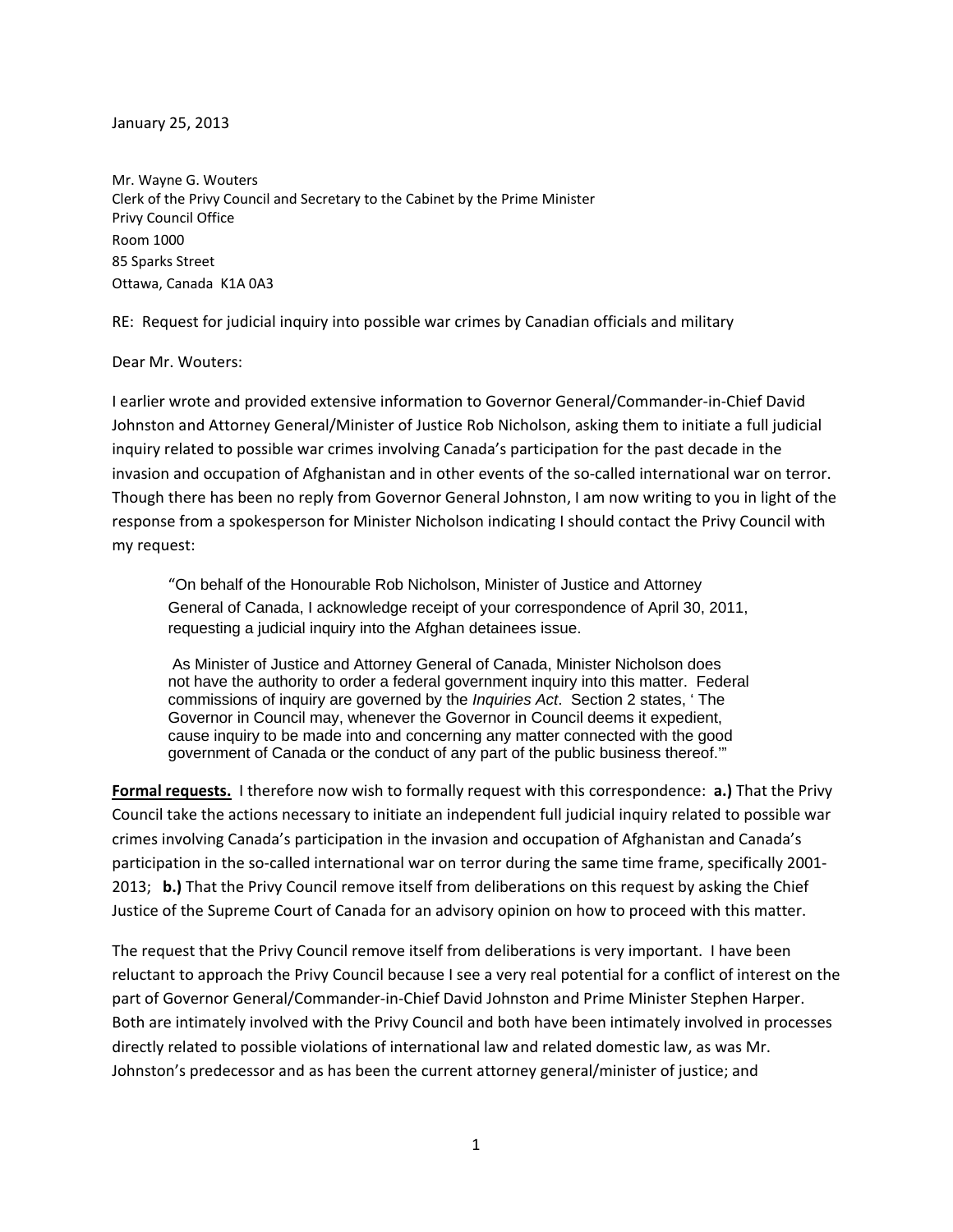**c.)** That any judicial inquiry that might go forward include an investigation of the orchestrated cover‐up of possible wrongdoing through actions of top government officials, to determine whether these actions in and of themselves constitute criminal activity. The Harper government has used its vast array of resources to quite effectively bludgeon, kill and deeply bury any and all legitimate attempts to bring forward any sort of effective legal inquiry leading to the hard evidence of illegal actions.

This includes the arbitrary shutting down of a special parliamentary investigation, which happened immediately after an election gave the ruling Harper government the ability to use – and quickly abuse – the power of majority status to prevent the workings of justice. Other abuse of power includes the threat of criminal prosecution for anyone in the government or military who might bring forward possibly incriminating information – even in the form of sworn evidence to an official government body with a parliamentary legal mandate to gather such evidence, e.g., the Military Police Complaints Commission and the aforementioned special parliamentary investigation.

Perhaps the most egregious example of this abuse of power was when the Prime Minister and the Governor General (coincidentally also Canada's "Commander‐in‐Chief") went so far as to collaborate to prorogue the House of Commons, effectively shutting down democratic process and effectively killing the House committee which was actively threatening to uncover information on possible illegal activities related to detainee torture.

**Possible criminal actions.** There are numerous credible documentations and formal findings by relevant international bodies to demonstrate a grave concern about possible criminal behavior with apparent legal impunity on the part of high‐level Canadian officials and members of Canadian Forces. The evidence indicates possible systemic violations of international law and related domestic law which were overseen by government and military officials at the highest levels.

Such possible criminal actions include, but are not limited to:

 **1.)** Canada's complicity in illegal abuses as an active partner in the U.S. Coalition forces in Afghanistan, including but not limited to, the illegal transfer of Afghan detainees to United States and Afghanistan authorities when there was, and continues to be, an extreme risk of torture. This was first publicly documented by a 2005 UN report.

According to the *Report of the Independent Expert on the Situation of Human Rights in Afghanistan,* M. Cherif Bassiouni, to the UN Commission on Human Rights, March 11, 2005, U.S. Coalition criminal actions documented at that time included:

> **I. ILLEGAL ABUSES** ‐‐ Arbitrary arrests and detentions above and beyond the reach of law under conditions commonly described as constituting gross violations of human rights law and grave breaches of international humanitarian law. Documented reports of serious violations by Coalition forces from victims, the Afghan Independent Human Rights Commission, NGOs and others include: Forced entry into homes; arrest and detention of nationals and foreigners without legal authority or judicial review ‐‐ sometimes for extended periods of time; forced nudity; hooding and sensory deprivation; sleep and food deprivation; forced squatting and standing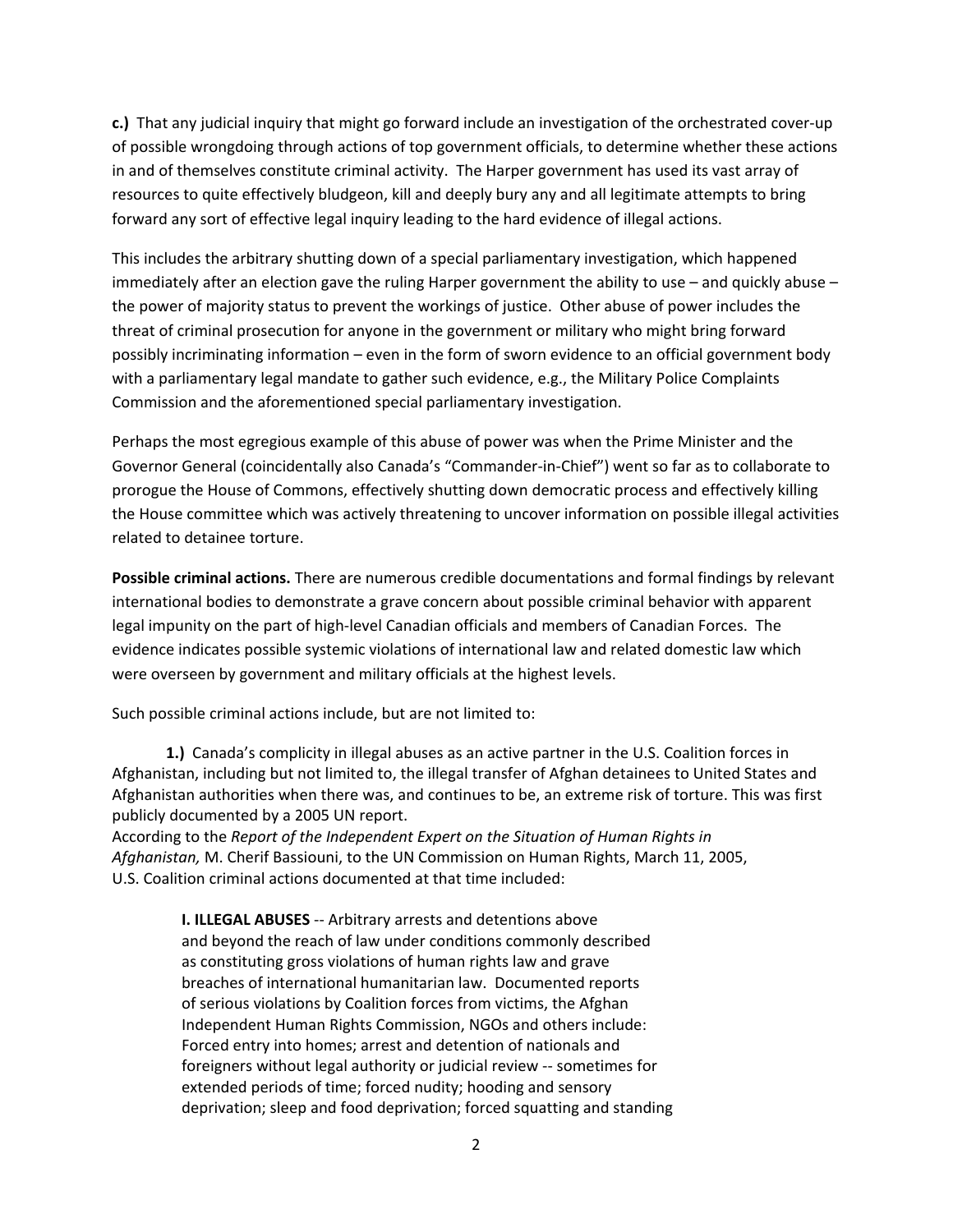for long periods of time in stress conditions; sexual abuse; beatings; torture, and use of force resulting in death. There are at least 8 cases of prisoners who have died while in United States custody in Afghanistan…

 Coalition forces act in support of and collusion with the internationally widespread and systematic U.S. practice of "extraordinary rendition" – the covert practice of kidnapping suspects and their subsequent rendering to countries known to use torture to extract information. (ICC#1, attached Index)

- **2.)** Canada's active participation in the covert illegal "extraordinary rendition" scheme of kidnapping, torture and indefinite detention of detainees from around the world by the U.S. Central Intelligence Agency and its Coalition collaborators.
- 3**.)** Canada's transfer of child detainees to authorities of these same countries when there was an extreme risk of torture, and an extreme risk of sexual abuse.
- **4.)** Canada's specific complicity in the torture and the abuse of the human rights of Canadian citizens Omar Khadr – by the U.S. – and of Abdullah Almalki, Ahmad Abou Elmaati, and Muayyed Nureddin – by Syria and Egypt – following the extraordinary renditions of all four.
- **5.)** Failure to comply with legal and credible demands to obey Canada's obligations under the UN Convention Against Torture by submitting self‐confessed torturer George W. Bush for prosecution when he visited Canada in October 2011, with the Harper Government refusing to take action. Faced with privately initiated charges on the same matter, the Attorney General of British Columbia intervened to shut down that case.
- **6.)** The participation of Joint Task Force 2 Special Forces (JTF2) in the secret transfer of detainees to authorities of other countries when there was a risk of torture, and risk of rendition to torture.
- **7.**) The failure to pursue charges after the secret investigation of allegations that members of JTF2 saw an American soldier killing an unarmed man during a joint mission and also after an earlier investigation into allegations that a member of JTF2 shot and killed an Afghan who was surrendering in 2006.
- **8.)** The participation of Canada's spy agency, Canadian Security Intelligence Service, in secret interrogations to prescreen captured Taliban fighters and other detainees. Detainees were then subjected to possible illegal extraordinary rendition to CIA "dark sites" and the risk of torture when covertly transferred to other authorities.
- **9.)** The Harper government's recent authorization directing Canada's national police force and the federal border agency to use and share information that was likely extracted through torture, coupled with the recent introduction of Bill C‐42, which lays out sanctions including dismissal for those who might openly question the illegal nature of this practice.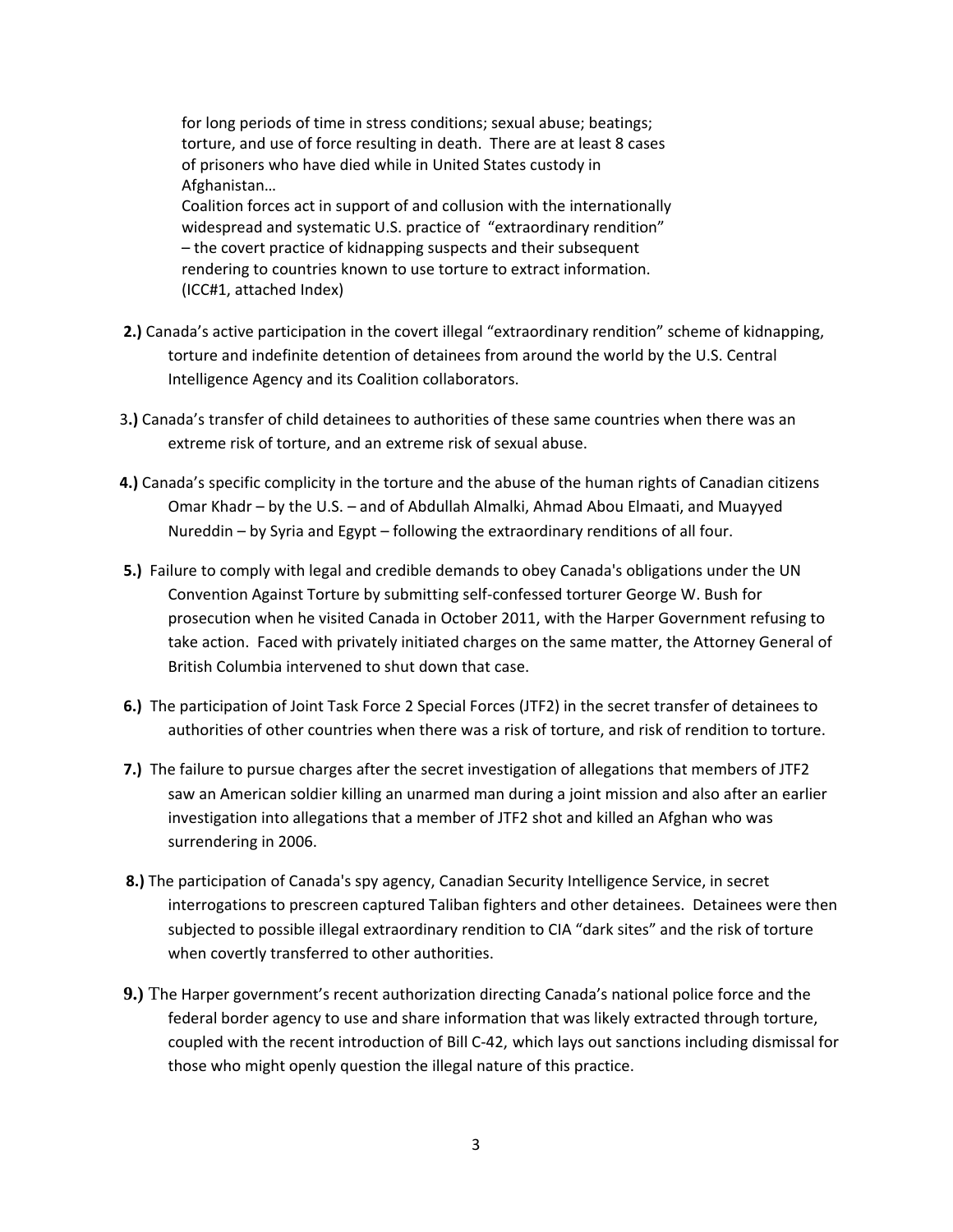**10.)** Canada's failure to establish effective independent monitoring mechanisms to ensure that intelligence gathered by Canada's drones in Afghanistan which was shared with NATO and ISAF allies has not been used to attack and kill helpless civilians on the ground.

I am fully aware of the serious nature of these allegations of possible criminal wrongdoing, and I am prepared to submit all complete documentations about these issues in the form of a legal affidavit. I am a Canadian citizen and a decorated military veteran, having been awarded a Bronze Star Medal for service in Vietnam. I have followed these issues closely and lobbied responsible authorities since 2005.

**UN Committee against Torture.** A report I authored was prominent among those utilized by the UN Committee against Torture last spring when it pronounced Canada to be "complicit in torture." The report, entitled "*Canada's failure to comply with legal obligations under The Convention against Torture* and the Rome Statute which prohibits the transfer of detainees into danger of torture at the hands of *other authorities*" can be accessed by clicking on "**John McNamer**" after scrolling down to **Canada** on the committee website at <http://www2.ohchr.org/english/bodies/cat/cats48.htm> A written copy of this report is attached to this document, and I ask that it be considered to be part of the formal submission of evidence contained in this document demonstrating possible illegal activities on the part of responsible Canadian officials and military personnel.

Last June, Canada's actions over the past five years were closely examined by the UN Committee against Torture, one of the world's most knowledgeable and respected bodies with respect to obligations of international law. The committee regularly examines the compliance of nations which are signatory to the Convention against Torture and the Rome Statute. In a report that was shocking to many, this committee not only found Canada to be "complicit in torture," but it also told Canada it "should adopt a policy for future military operations which clearly prohibits the prisoner transfers to another country when there are substantial grounds for believing that he or she would be in danger of being subjected to torture, and recognizes that diplomatic assurances and monitoring arrangements will not be relied upon to justify transfers when such substantial risk of torture exists."

Almost equally shocking was Canada's sole public response, a June 2, 2012, media foray splashed across international press pages in an Associated Press story with the headline: "Canada criticizes UN report accusing its troops of complicity in torture in Afghanistan." In that story a spokeswoman for Canada's Public Safety Minister said it is "disappointing" the UN committee spent time condemning Canada "when there are serious concerns regarding human rights violations across the world," adding that "Canada is a nation of laws and the actions of our Government uphold the highest standards in the protection of human rights."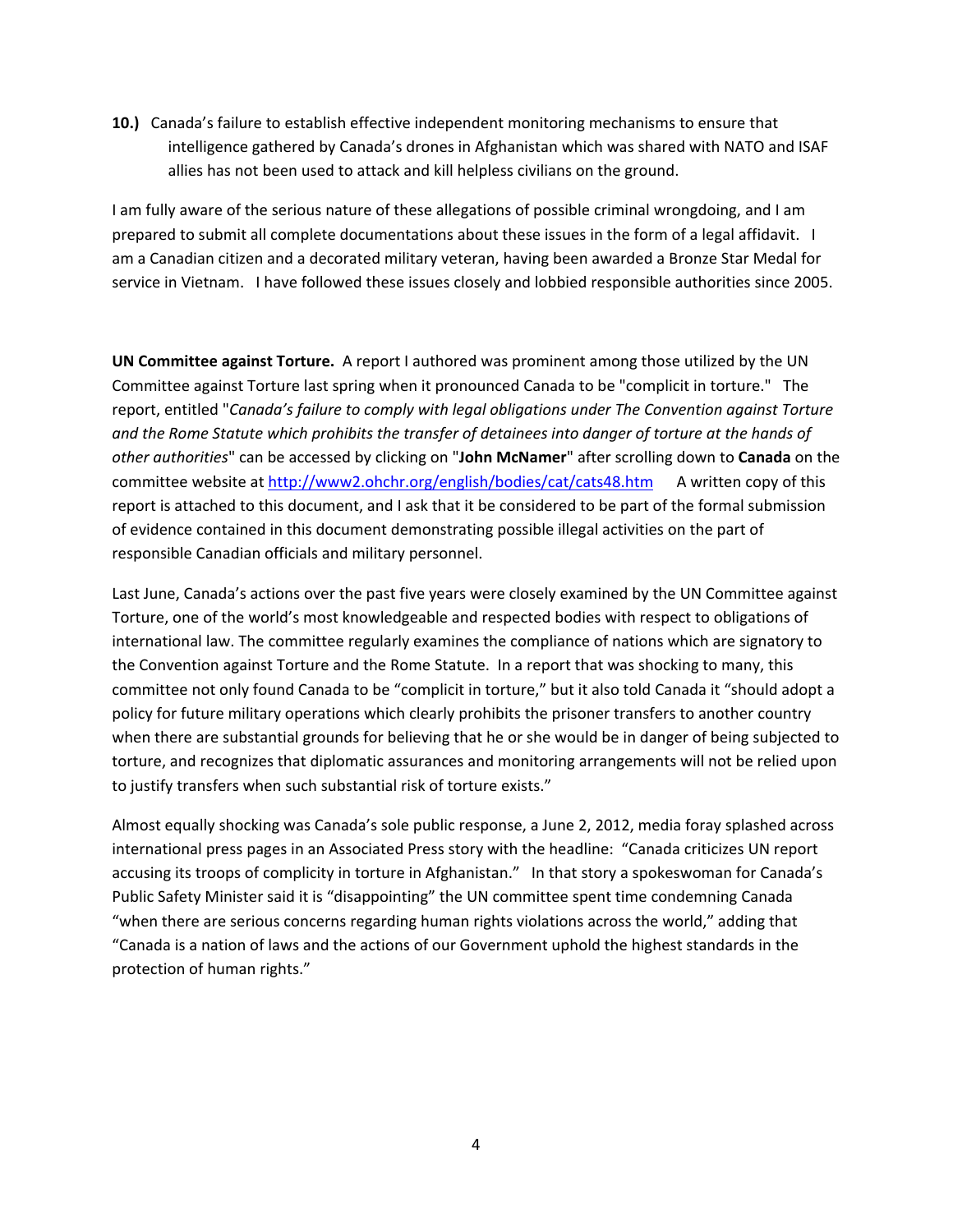Canada, however, has since made no public effort to remedy possible illegal actions in light of the committee's very serious and disturbing findings. Quite the opposite, in fact, for Canada has quietly defied the CAT recommendations by continuing to have an official policy of transferring Afghan detainees to the U.S., a nation known to torture. Also Canada has just recently issued new guidelines approving and directing the use by national police and border officials of evidence likely obtained through torture.

**Collaboration with Extraordinary Renditions**. Further evidence strongly indicating possible intentional systemic criminal activity by Canadian officials was contained in a highly [critical](http://image.guardian.co.uk/sys-files/Guardian/documents/2009/03/09/ahrc.pdf) UN report in March 2009 by Special Rapporteur Martin Scheinen , which said that actions by countries to send interrogators to Guantanamo Bay – which Canada did with Omar Khadr – "can be reasonably understood as implicitly condoning torture and ill‐treatment."

The report went on to specifically cite Canada's "collaboration" in illegal extraordinary renditions:

While the practice of extraordinary rendition was put in place by the US, it was only possible through collaboration from other countries, the report says. It identifies the UK, with Bosnia and Herzegovina, Canada, Croatia, Georgia, Indonesia, Kenya, Macedonia and Pakistan, as countries that provided "intelligence or have conducted the initial seizure of an individual before he was transferred to (mostly unacknowledged) detention centres in Afghanistan, Egypt, Ethiopia, Jordan, Pakistan, Morocco, Saudi Arabia, Yemen, Syria, Thailand, Uzbekistan … or to one of the CIA covert detention centres, often referred to as 'black sites'".

The report continues: 'The active or passive participation by states in the interrogation of persons held by another state constitutes an internationally wrongful act if the state knew or ought to have known that the person was facing a real risk of torture or other prohibited treatment.'" (#163, attached Index)

#### **Conclusion.**

The above documentation of wrongdoing, which is just a very brief representation of available evidence, surely begs the question: Is Canada truly a nation of laws? There is plenty of evidence to indicate that this is not the case when it involves torture or rendition of detainees and other activities which are part of a clearly constructed plan to intentionally attempt to circumvent Canada's obligations to abide by the Convention against Torture, the Rome Statute and related domestic law.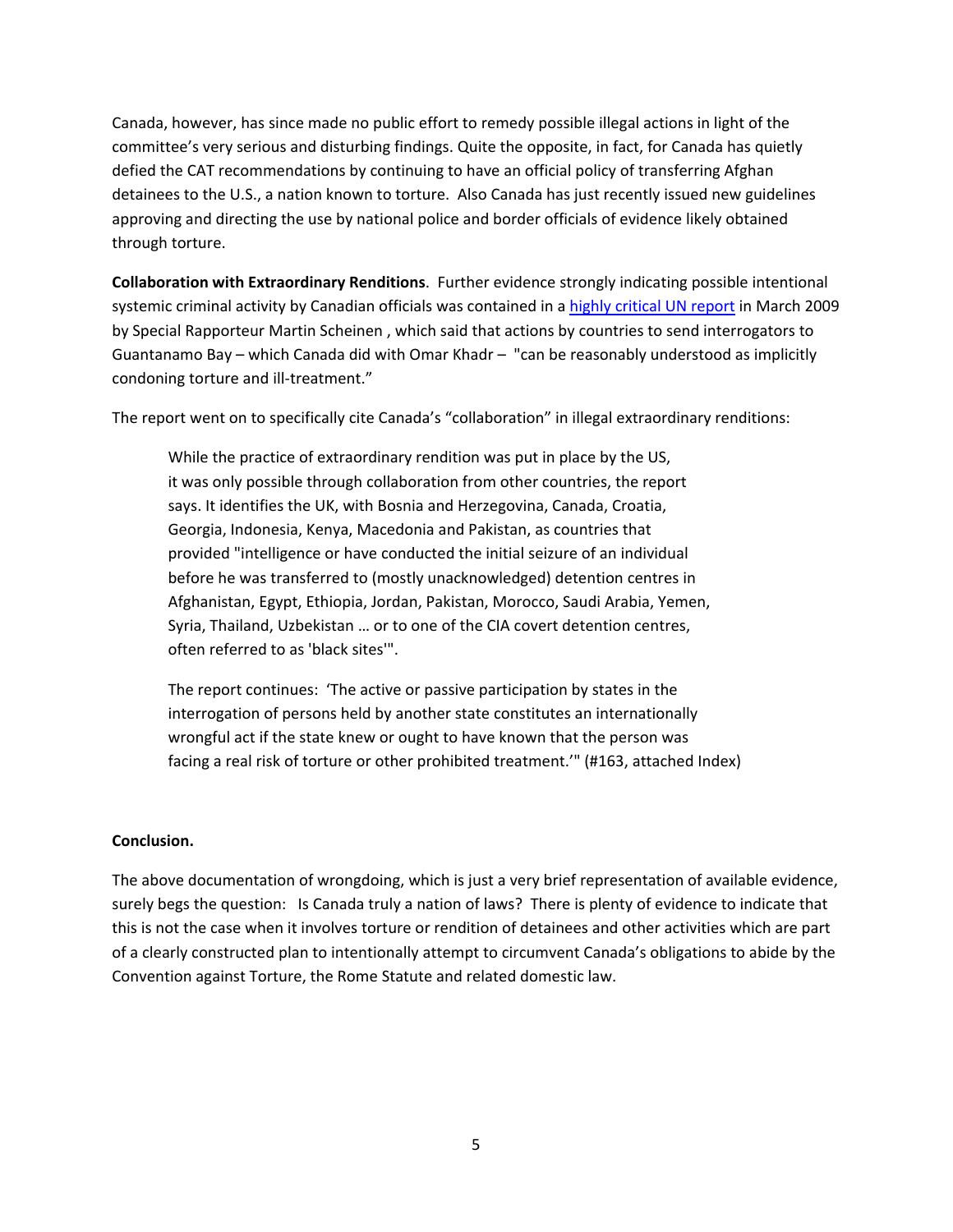Officials of the government of Canada have demonstrated time and again that they have contempt for international law and related domestic law forbidding complicity in torture, and that they cannot or will not act with legal and moral integrity on these issues. It is painfully apparent that the only way the truth will be found about possible systemic criminal violations – short of intervention by international authorities – is through an independent full judicial inquiry with a special prosecutor who is given the power of subpoena and the power to lay charges when warranted.

The Office of the Prosecutor (OTP) at the International Criminal Court (ICC) has publicly indicated at least four times in recent years that it is considering an investigation of possible war crimes in Afghanistan related to torture. In April, 2011, former Chief Prosecutor Luis Moreno‐Ocampo was quoted in the Toronto Star specifically stating that if the Canadian government won't look into how Canadian soldiers handled detainees in Afghanistan for possible war crimes violations, the prosecutor's office will. "We'll check if there are crimes and also we'll check if a Canadian judge is doing a case or not. . . if they don't, the court has to intervene," Moreno‐Ocampo said. Even though a new prosecutor was recently appointed, current information on the public record indicates that the possibility of an investigation into Afghanistan has not been dropped by the OTP.

(Note: Please be aware that a copy of this document will be submitted to the ICC and relevant UN agencies as part of the ongoing documentation of evidence about Canada's involvement in detainee torture and other violations.)

There is much more that can be said, but for now I draw your attention to the attached Index of Submissions, which summarizes and dates the many documentations I have personally sent to the International Criminal Court supporting my 2009 request for an investigation into possible war crimes by Canadian officials and military. I hereby request that this Index of Submissions be taken to be part of the evidence submitted in this document to support the request to the Privy Council for a judicial inquiry.

A careful reading of just the one‐line capsule summaries in the Index quickly reveals that it is quite a disturbing compendium demonstrating a large‐scale, long‐term systemic violation of international and domestic law forbidding complicity in torture. And it also reveals a secretive, extreme serial abuse of power to hide possible criminal activity by Canadian officials apparently committed to pursuing by any means – illegal or otherwise – active participation in the "dark side" (the secret illegal side) of the so‐ called war on terror. In my view, it's a true horror story that shocks the conscience, morally as well as legally, and it demands an immediate independent full judicial inquiry.

With respect,

John McNamer, PO Box 845 Stn Main, Kamloops, BC V2C 5M8 email: [jhnmcnamer@yahoo.ca](mailto:jhnmcnamer@yahoo.ca)

*(Printed copy to follow via Canada Post Express Mail)*

#### *(MORE BELOW)*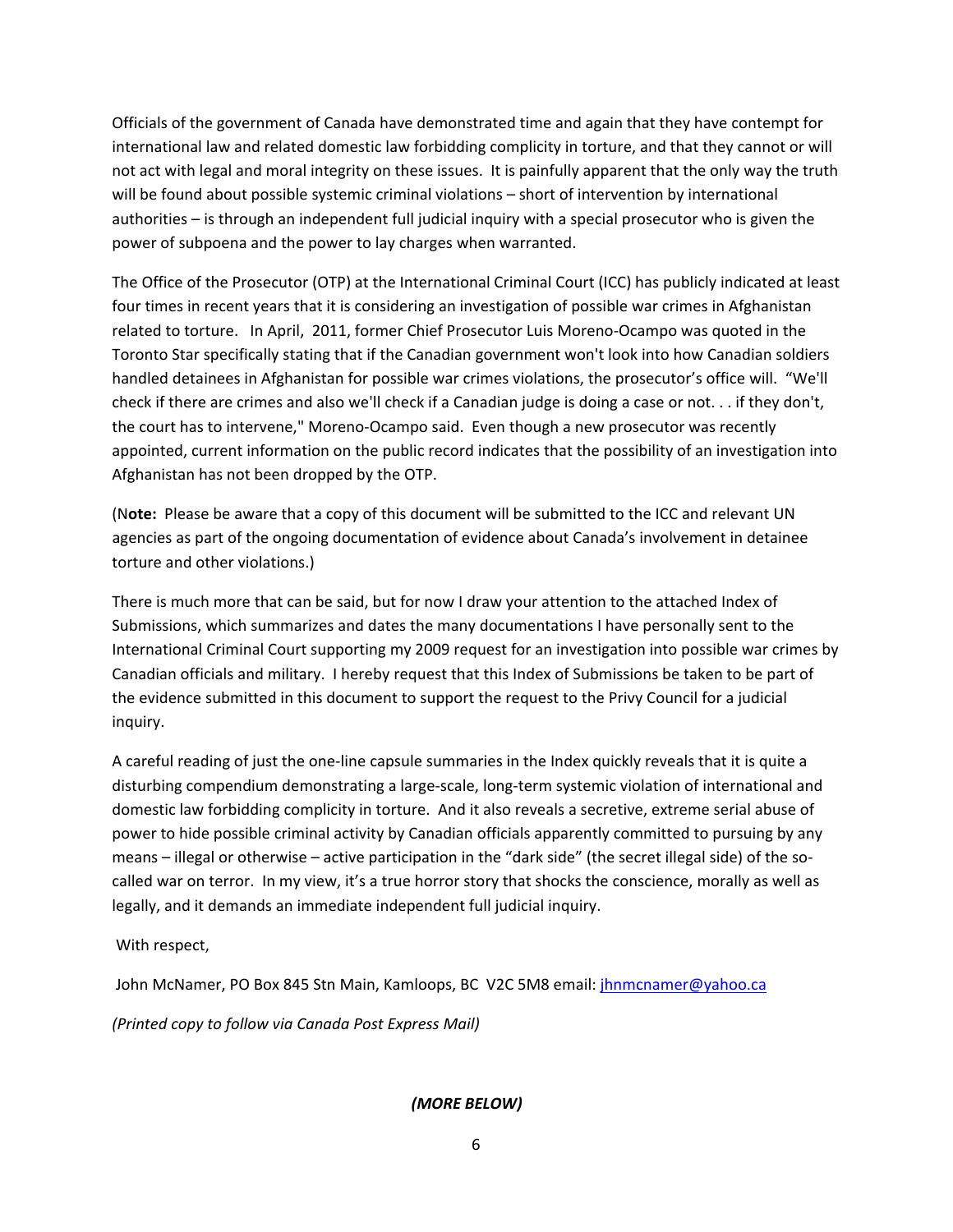#### **ATTACHMENTS: A.) Index of Submissions**

 **B.) Report to UNCAT, by John McNamer** (includes a summary of legal arguments)

(Both pasted below and also attached to email as Word documents)

#### **A.) Index of Submissions by John McNamer to OTP at ICC:**

1. Brief by John McNamer detailing war crimes in Afghanistan included in the Report of the Independent Expert on the Situation of Human Rights in Afghanistan, M. Cherif Bassiouni, to the UN Commission on Human Rights, March 11, 2005; sent to PM, GG, etc., dated Feb. 27, 2006

- 2. Canada's secret trial cases built on torture evidence; Dec. 31, 2011
- 3. 2nd John McNamer brief expanding on Convention violations, to top officials; Mar. 25, 2006
- 4. DND e‐mails, refusal to give detainee policy details; Nov. 16, 2006
- 5. War crimes charges against U.S. officials laid in Germany; sent to PM, et.al., Nov. 16, 2006
- 6. DND confirms receipt of McNamer brief; Nov. 16, 2006
- 7. Rule of law or bomb? Kamloops Daily News story sent to officials; Mar. 7, 2006
- 8. MoD confirms receipt of first brief; Mar. 9, 2006
- 9. MoD and PM acknowledge first brief; March 13, 2006
- 10. MoD received second brief; Mar. 24, 2006
- 11. Def. Min. O'Connor e‐mail: 'confident of monitoring'; May 12, 2006
- 12. O'Connor e‐mail: detainees treated according to Geneva Conventions; Aug. 30, 2006
- 13. Confirmation that MoD received #5; Aug. 16, 2006

14. Min. MacKay e‐mail exchange with John McNamer as sent to ICC; Sep. 22, 2009

15. McNamer request to Special Committee, w/complaint to GG about Sen. Armed Svc. Committee torture report May 5, 2010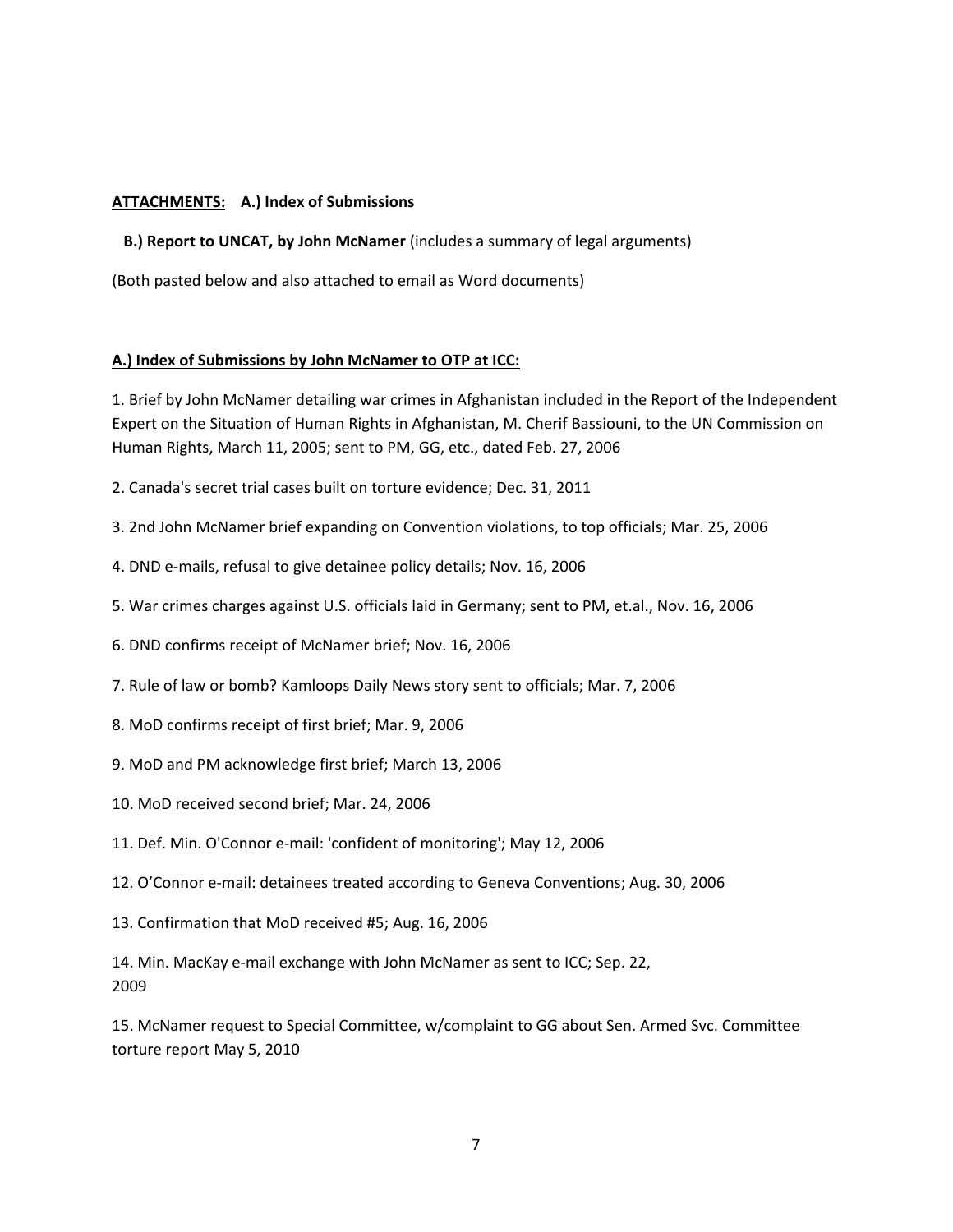16. Complete correspondence around McNamer complaint to MPCC: rejected for being "historical"; Oct 31, 2008

17. Academic details torture history, points at PM; Apr. 26, 2011

18. McNamer's Conscientious Objector declaration to officials following machine‐gunning of 9 young Afghan boys by NATO; Mar. 8, 2011

19. Abu Ghraib photos frame Canada's problem, Toronto Star: to GG, AG, et.al.; May 8, 2010

20. MPCC chair dumped midstream; Dec 11, 2009

21. Globe editorial: MPCC situation 'close to offensive'; Apr. 22, 2010

22. Harper gvmnt fights MPCC demand for detainee records; June 9, 2010

23. Gvmnt redactions hamper MPCC probe; Dec 2009

24. Gvmnt threatens MPCC witnesses with prosecution under 'section 38'; Oct. 7, 2009

25. Defiant diplomat Colvin testifies despite threat; Oct. 8, 2009

27. Secret abuse photos implicate Canada, story sent to PM; May 14, 2009

28. Request MPCC review of 'cover‐up' of issues in McNamer complaint; Apr. 30, 2009

29. Colvin says Ottawa warned of torture in early 2006; Oct. 14, 2009

30. Canadian Forces handing detainees directly to NDS; allies concerned about Cdn. secrecy; Dec. 15, 2009

31. Military Police ordered to withhold information; Apr. 5, 2010

32. Military Police "not responsible" for detainee torture; Apr. 15, 2010

33. UK worried Canadian torture scandal could spread; Apr. 21, 2010

34. Military Police investigator in dark about torture; Nov. 29, 2010

35. Military Police reorganize; Apr. 4, 2011

36. Prorogue shuts Commons to kill detainee inquiry; Dec. 31, 2009

37. Story details the killing of innocent Afghan civilians with drone; Apr. 13, 2011

38. ICC prosecutors may investigate Canada, to AG & GG; Apr. 30, 2011

39. Reply from AG saying he has no mandate to initiate judicial inquiry into war crimes; June 7, 2011

40. Special Committee detainee probe shut down with Harper majority win; June 7, 2011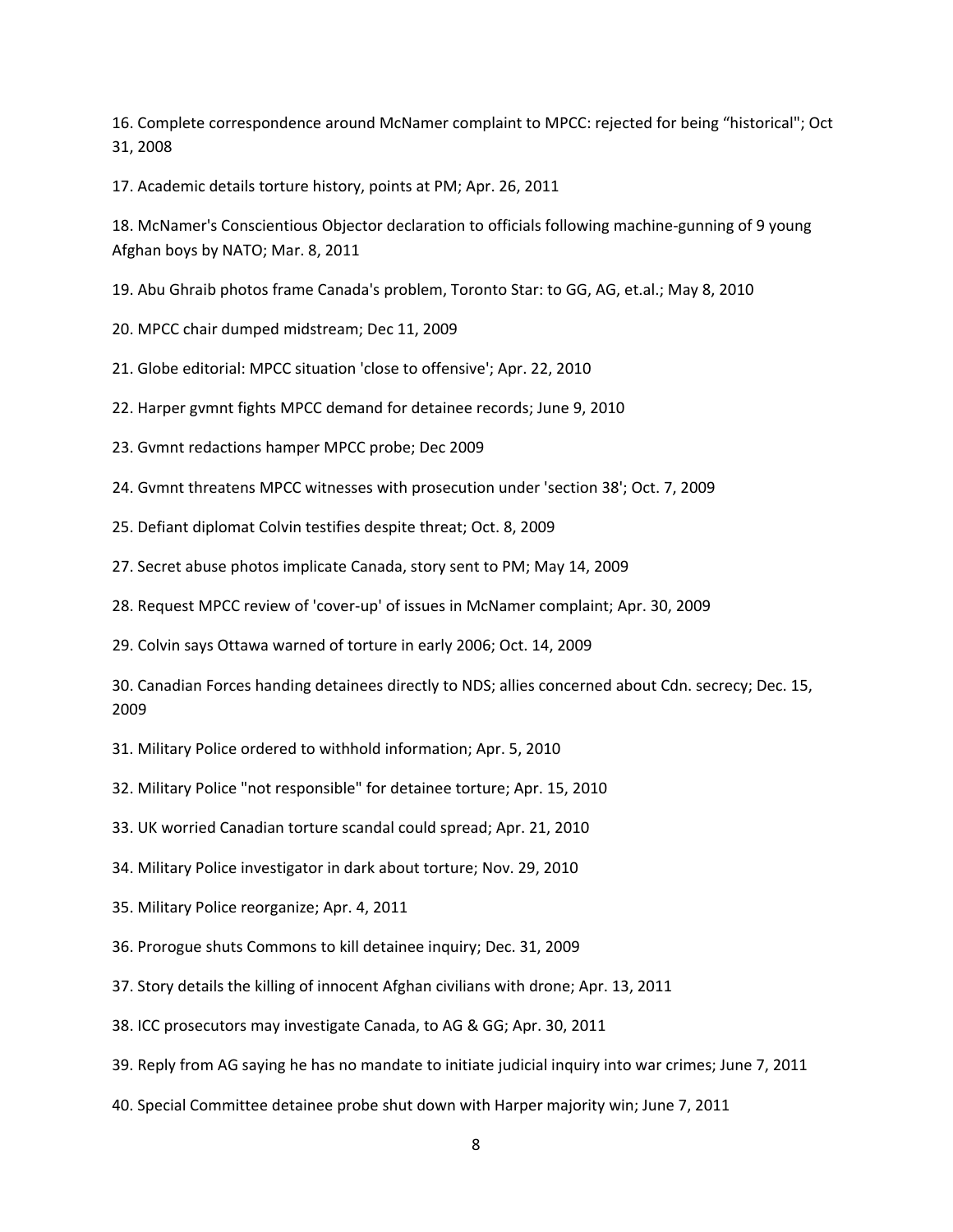- 41. Wiki Leaks reveals CIA fully funded NDS past 9 years; Aug. 4, 2010
- 42. Detainee issue can't be dismissed, Kamloops Daily News story to AG, ICC; Aug. 16, 2011
- 43. LAW request to bar Cheney from Canada; Sep. 20, 2011
- 44. Groups say Canada must investigate, charge Bush on entry to Canada; Sep. 29, 2011
- 45. LAW letter to MPs re: Bush visit; Sep. 30, 2011
- 46. LAW letter to RCMP re: Bush visit; Oct. 11, 2011
- 47. LAW to RCMP war crimes unit re Bush; Oct. 13, 2011
- 48. Rights groups again inform AG about illegalities of Bush visit; Oct. 14, 2011
- 49. Torture victims file Canadian court action against Bush; Oct. 19, 2011
- 50. Amnesty International to justice minister: Arrest Bush on entry into Canada; Oct. 20, 2011
- 51. RCMP war crimes unit refuses to act, LAW's reply; Oct. 14, 2011
- 52. Bush visits Canada unhampered, despite protests; Oct. 20, 2011
- 53. Canada alienated Afghans with "complicity in torture" diplomat Colvin tells MPCC Nov. 18, 2009
- 54. Ottawa forces removal of key witnesses at MPCC inquiry; Oct. 1, 2009
- 55. Ottawa blocks top military police officer from handing over documents to MPCC; Oct. 7, 2009

56. Gen. Rick Hillier: Political masters always fully informed of detainee conditions, despite ministerial denials; Oct. 21, 2009

- 57. It's a "cover‐up" on detainees say opposition critics; Oct. 15, 2009
- 58. NDP wants public inquiry; Nov. 19, 2009
- 59. Ottawa blocks Colvin from giving evidence to Special Committee inquiry; Nov. 27, 2009
- 60. Canada has failed to follow law on detainees: Toronto Star column; Nov. 28, 2009
- 61. General didn't know, but one Kamloops guy knew torture risk: Canada.com story; Dec. 1, 2009
- 62. Globe: the record and the falsehoods; Dec. 8, 2009
- 63. Detainees still unaccounted for under new agreement; Dec. 14, 2009
- 64. Canadian officials could face prosecution: Star news story; Dec. 19, 2009
- 65. Tories boycott detainee inquiry to slurp eggnog; Dec. 22, 2009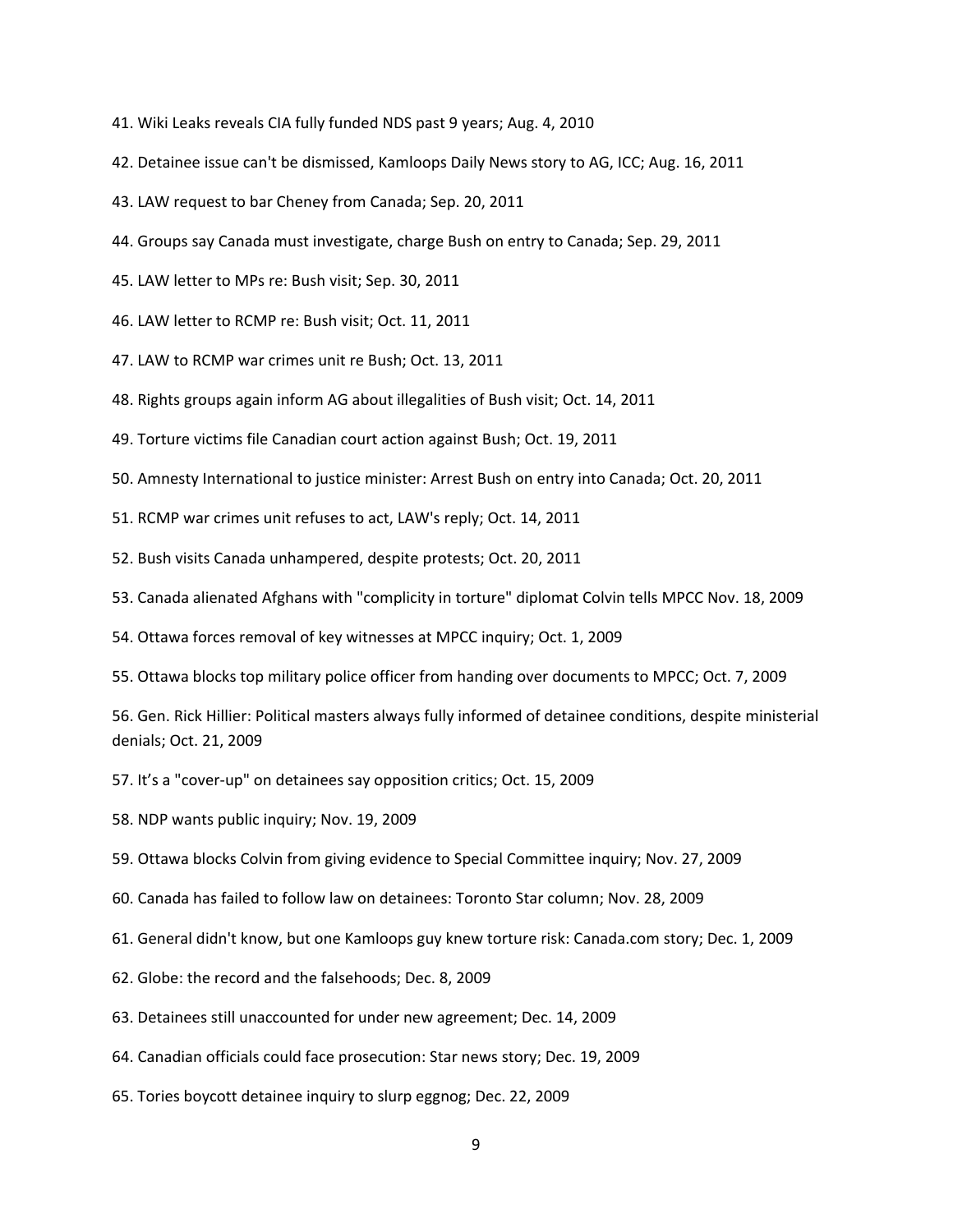- 66. PM Harper says detainee torture not Canada's problem; Dec. 29, 2009
- 67. Amnesty: detainees still at risk; Dec. 22, 2009
- 68. Did Canada turn blind eye to killings? ICRC concerned (JTF2) Toronto Star; Feb. 25, 2010
- 69. Canada wanted some detainees tortured: Amir Attaran cites secret documents; May 7, 2010
- 70. Ottawa knew NATO concerns on torture in 2006; Mar. 12, 2010
- 71. Afghans said to routinely execute detainees; Apr. 3, 2010
- 72. Canada stymied Red Cross detainee monitoring in 2006: Colvin to MPCC; Apr. 13, 2010
- 73. Kafka'd be proud of Canada's censorship: article sent to AG & GG; Apr. 14, 2010
- 74. Top investigator: 'Possibly' war crimes, but still not investigated; Apr. 12, 2010
- 75. Canada subcontracts torture, says Afghan‐Canadian accuser; Apr. 14, 2010
- 76. Investigators 'willfully blind' Globe editorial; April 17, 2010
- 77. Troops were aware detainees regularly beaten by Afghan authorities; May 7, 2010
- 78. PM Harper gags staff to curb detainee scandal; June 14, 2010
- 79. More than 400 detainee transfers by Canada; Sep. 9, 2010
- 80. Secretive panel of retired judges for Special Committee 'inquiry'; Feb. 21, 2011
- 81. Tories desperate to 'deep‐six' investigation: Lawrence Martin column; Apr. 21, 2011
- 82. Special Committee inquiry called a 'sham'; June 27, 2011
- 83. Ottawa loses bid to censor MPCC report; Sep. 30, 2011
- 84. Request from Prof. Byers & Schabas for ICC probe of 'possible war crimes'; Jan. 12, 2008
- 85. 2005 Detainee Transfer Agreement
- 86. ACLU complaint wants to lift secrecy on Bagram detainees; Sep. 24, 2009
- 87. Prominent international activists ask U.S. AG to investigate torture; Sep. 8, 2009
- 88. UN rights chief wants CIA prosecutions; Apr. 25, 2009
- 89. Bagram detainees treated worse than animals; June 27, 2009
- 90. Canadians participate in strike that killed many civilians; Aug. 5, 2009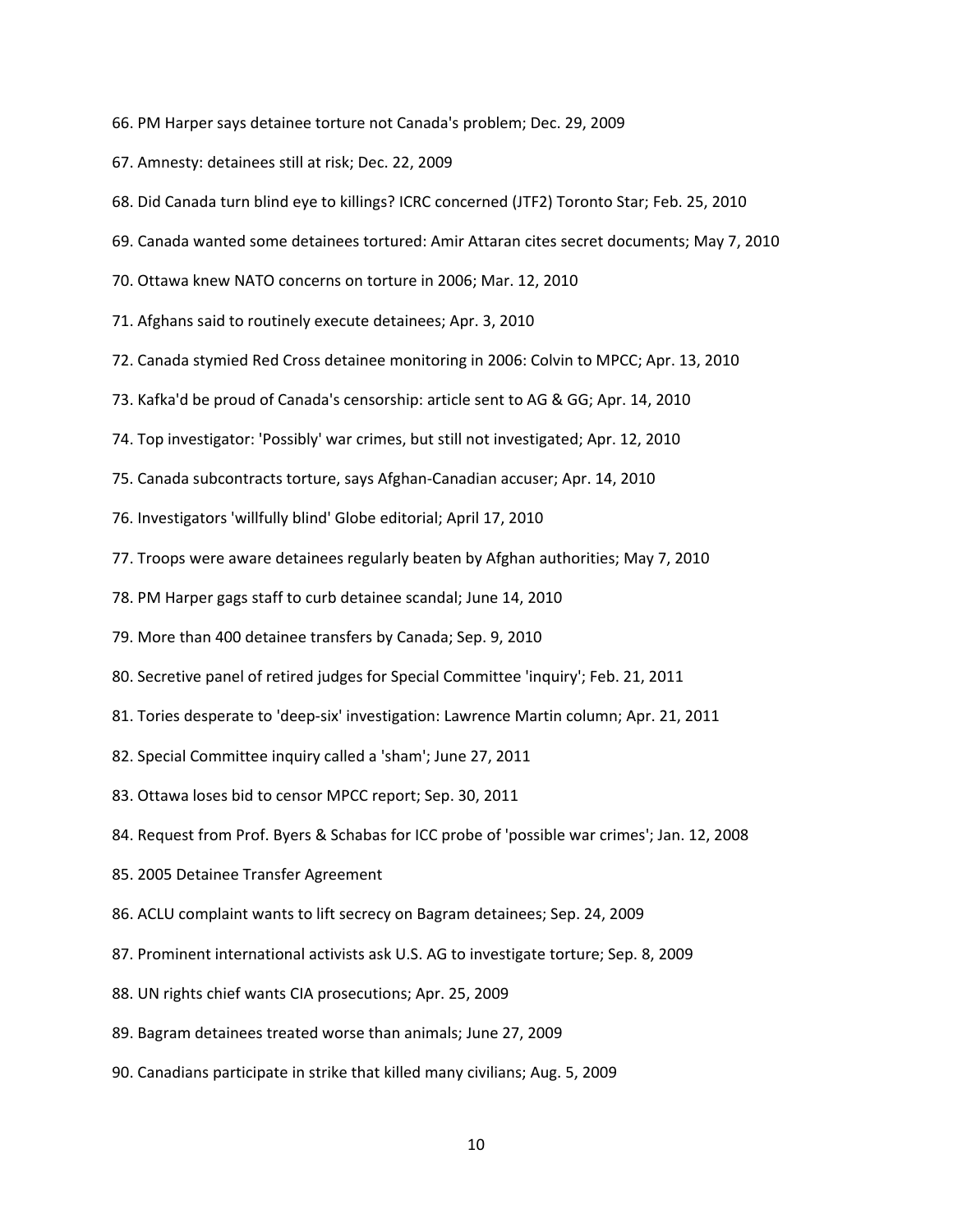91. Afghan detainee Dilwar tortured to death at Bagram; June 25, 2009

92. Blocked photos show detainee abuses in Afghanistan, Iraq; May 29, 2009

93. Up to 2000 photos blocked; May 13, 2009

94. US Senate committee report names torture techniques, points to Rumsfeld; Apr. 21, 2009

95. Detainee deaths at hands of CIA revealed; Apr. 21, 2009

96. Drones kill Pakistani civilians; Apr. 15, 2009

97. Khadr investigator linked to Afghan detainee torture; Mar. 15, 2008

98. Two Innocent Afghan teens on motorcycle killed by Canadians; Oct. 2, 2009

99. McNamer request to GG to withdraw troops, citing UN and US Senate Armed Svcs Committee torture documentations; Dec. 15, 2009

100. Judge Advocate General told military brass in 2007 to heed abuse claims; Feb. 25, 2010

101. New 2010 Bagram abuses in 'secret jail' claimed; Apr. 17, 2010

102. At least 44 U.S. detainee deaths in Iraq, Afghan by 2005: ACLU; Oct. 24, 2005

103. JFT2 special forces secretly investigated for killings; Dec. 2, 2010

104. Indefinite detainee detention illegal: HRW; Jan. 25, 2011

105. Rendered Guantanamo detainees often innocent; Apr. 27, 2011

106. Ottawa has covered up illegal actions, academic says; June 3, 2011

107. LAW letter to Special Committee citing illegalities; Dec. 21, 2009

108. Canada transfers child detainees to Afghan NDS; Nov. 30, 2010

109. Sexual abuse & torture of children by NDS documented in UN report; April 2010

110. MPCC report given to MacKay; Dec. 22, 2011

111. Afghan gvmt commission alleges detainee abuse by U.S.; Jan 7, 2012

112. Appeal of torture case denied by Cdn. supreme court; Jan. 19, 2012

113. Halting Bush prosecution violated international law: Jurist law journal article; Jan. 19, 2011

114. Iraq revelations reveal systemic illegal 'dark sites' and special forces tactics; Feb. 7, 2011

115. Canada still willing to use evidence obtained from torture; Feb. 9, 2012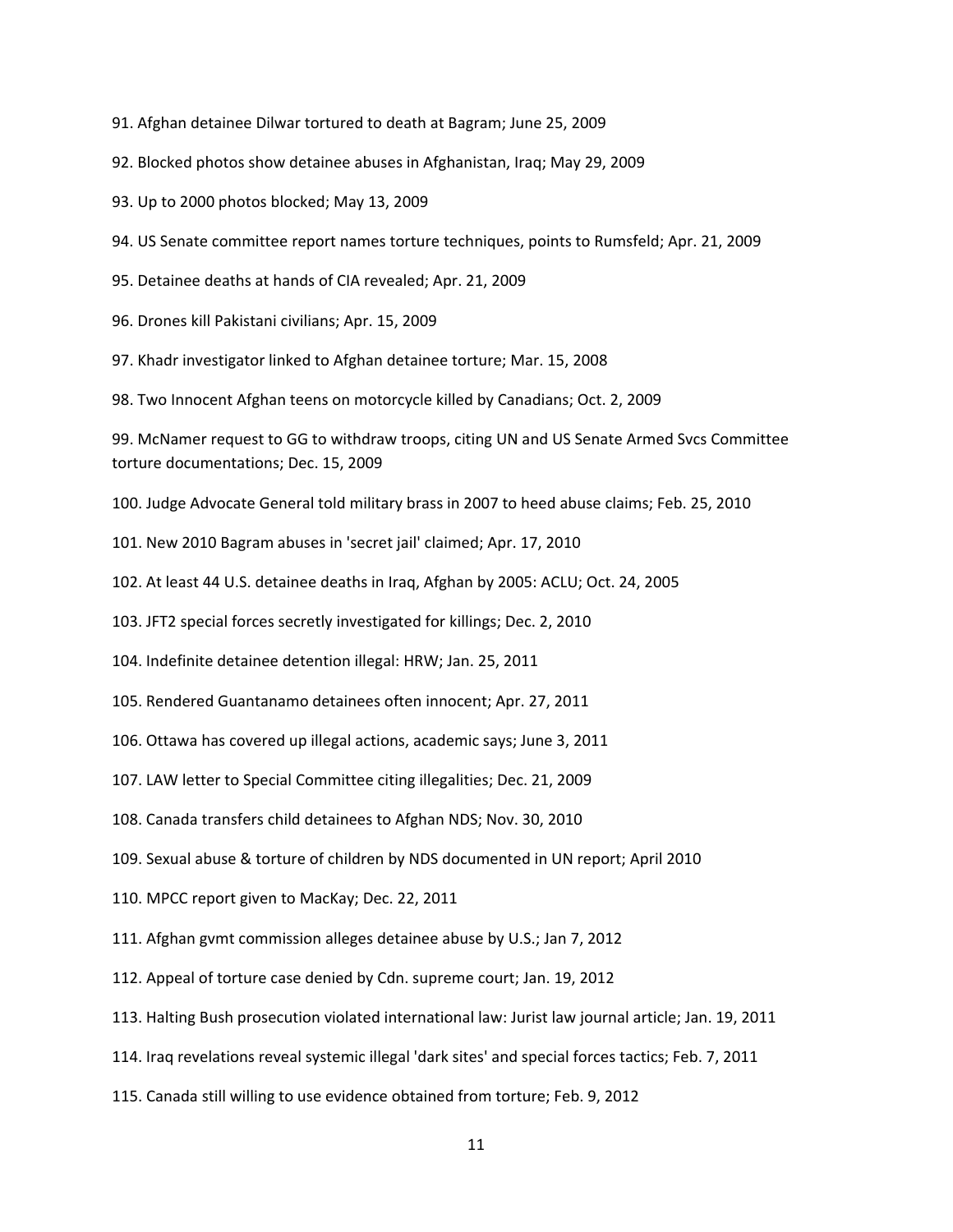116. Torture case discovered in 2007 is 'tip of iceberg': Law Times; Feb. 2008

117. PM Harper, GG prorogue Parliament; Dec. 30, 2009

118. Chinese communist techniques inspired U.S. 'enhanced interrogations'; July 2, 2008

119. JTF2 investigated for killings: CBC; Dec. 2, 2010

120. Defence Minister O'Connor misleads House on torture, forced to resign in 2005

121. Kamloops activist submits detainee torture documents to ICC: Daily News; Feb. 15, 2012

122. Top military cop: 'it's a foreign policy decision'; Apr. 1, 2009

123. Military has secret investigation, says top military cop won't be prosecuted; Sep. 5, 2007

124. Top military cop hires own criminal defense lawyer; Dec. 4, 2008

125. GG receipt of e‐mail w/article "Canada's Detainee Torture Scandal: An Overview"; Feb. 14, 2012

126. GG receipt of McNamer e-mail offering to forward all documents sent to OTP @ ICC Feb. 1, 2012

127. Canada has 'no idea' where 50 detainees are; Feb. 20, 2007

128. Government dismisses detainee torture reports as 'Taliban allegations'; Aug. 21, 2009

130. War crimes allegations 'un‐Canadian': Defence Minister Peter MacKay; Nov.22, 2007

131. Opposition attacks Canada's transfers of child prisoners; Nov. 20, 2007

131. *(sic)* Amnesty International report says NATO complicit in detainee torture: Amir Attaran; Nov.16, 2007

132. Where are prisoners held when transfers suspended by Canada?; Jan. 25, 2008

133. Canadian 'mentors' of Afghan troops evade responsibility for fate of detainees; Jan. 30, 2008

134. Harper government kept secret its knowledge of detainee torture on part of Kandahar governor; Feb. 1, 2008

135. Amnesty to NATO: Torture should stop all transfers of detainees; Feb. 7, 2008

136. Ottawa won't become involved in Afghan prisons to stop detainee torture; Feb. 5, 2008

137. CIA admission of waterboarding must bring criminal investigation: Amnesty; Feb. 6, 2008

138. 'No evidence' of detainee torture, NATO responds to Amnesty International; Nov. 14, 2007

139. Canada's torture probe may not have been 'competent or impartial,' says Amnesty; Nov. 13, 2007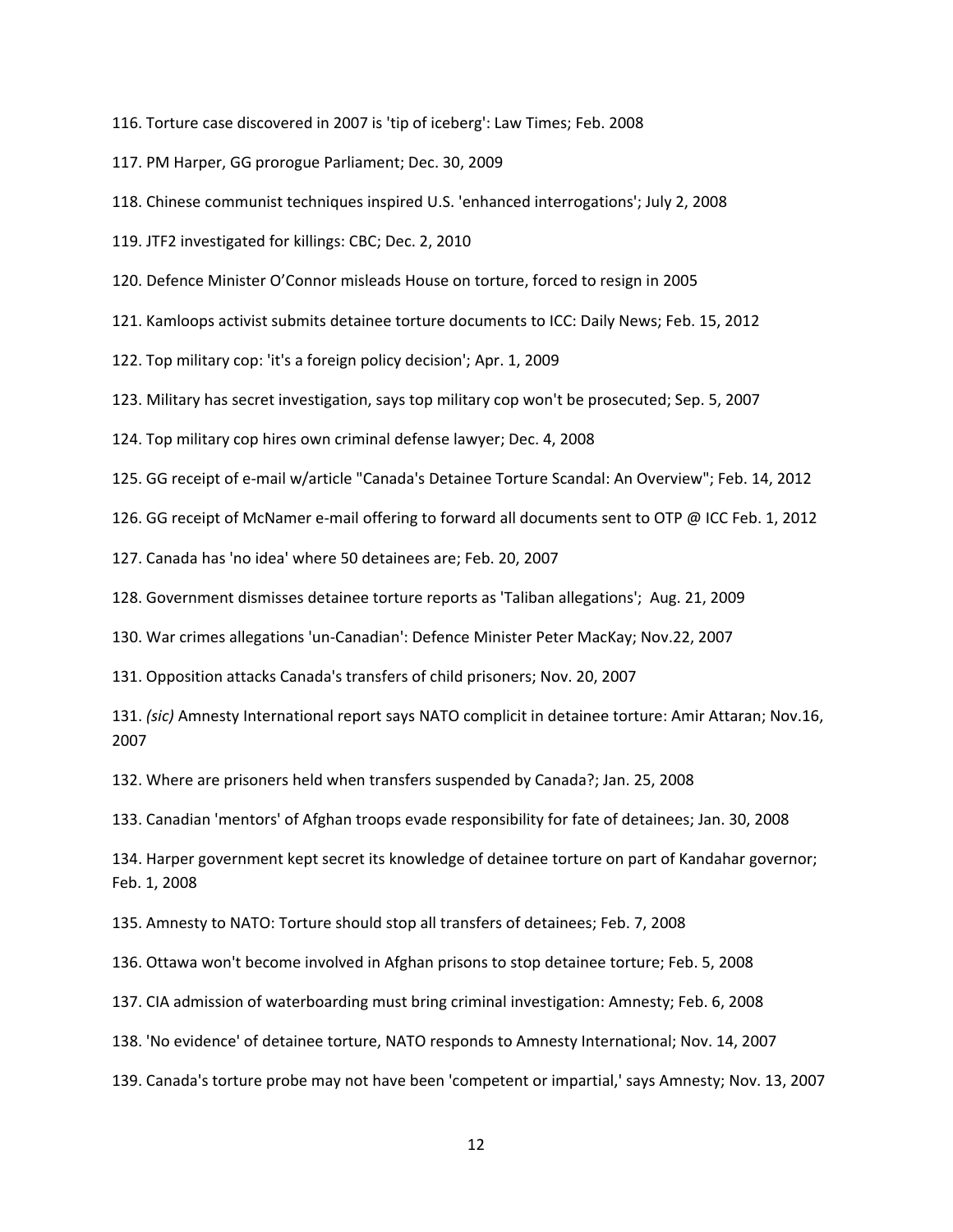140. Amnesty sheds light on CIA 'disappearances' and 'black sites'; Mar. 6, 2008

141. 'Not our job to show jails free of torture' Ottawa argues; Mar. 6, 2008

142. Use of illegal interrogation by U.S. military special forces documented; Apr. 16, 2008

143. 'Child soldier' Khadr needed Canada's protection: Sen. Romeo Dallaire; May 13, 2008

144. U.S. interrogations copy Communist brainwashing manual: sent to PM Harper; July 17, 2008

145. Were Cdn. troops told to look other way about rape of boys by Afghan troops? Dec. 15, 2008

146. Khadr 'treated like human mop' by Guantanamo interrogators says lawyer; Dec. 12, 2008

147. Obama's order to close black sites; "*but there are also unknown unknowns ‐ the ones we don't know we don't know"* ‐‐ Rumsfeld Jan.23, 2009

148. Waterboarding torture left Guantanamo detainee in life‐threatening condition, official admits; Jan. 14, 2009

149. Hansard: questions to PM Harper on detainee torture; Mar. 15, 2009

150. The New Yorker's Jane Mayer discusses fallout from the Red Cross' "shocking" report on CIA torture and its serious legal implications; Apr. 13, 2009

151. Secret CIA prisons in Afghanistan to be closed; Apr. 14, 2009

152. Rice, Cheney approved waterboarding: Huffington Post; Apr. 22, 2009

153. Prisoner‐abuse photos supposed to be released included locations in Afghanistan; Apr. 25, 2009

154. UN tortur envoy: US must prosecute officials responsible for torture; Apr. 24, 2009

155. *sic*

156. U.S. general who probed Abu Ghraib says Bush officials committed war crimes; Apr. 23, 2009

157. CIA torture started in Afghanistan in December 2001; Apr. 27, 2009

158. Obama to block release of hundreds of new abuse photos in Iraq and Afghanistan May 13, 2009

159. U.S. General Taguba, who investigated detainee abuse in 2004: 'These pictures show torture, abuse, rape and every indecency'; May 29, 2009

160. 'A window into CIA's embrace of secret jails', Washington Post; Aug. 12, 2009

161. Tony Blair knew of secret torture policy on terror interrogations; June 18, 2009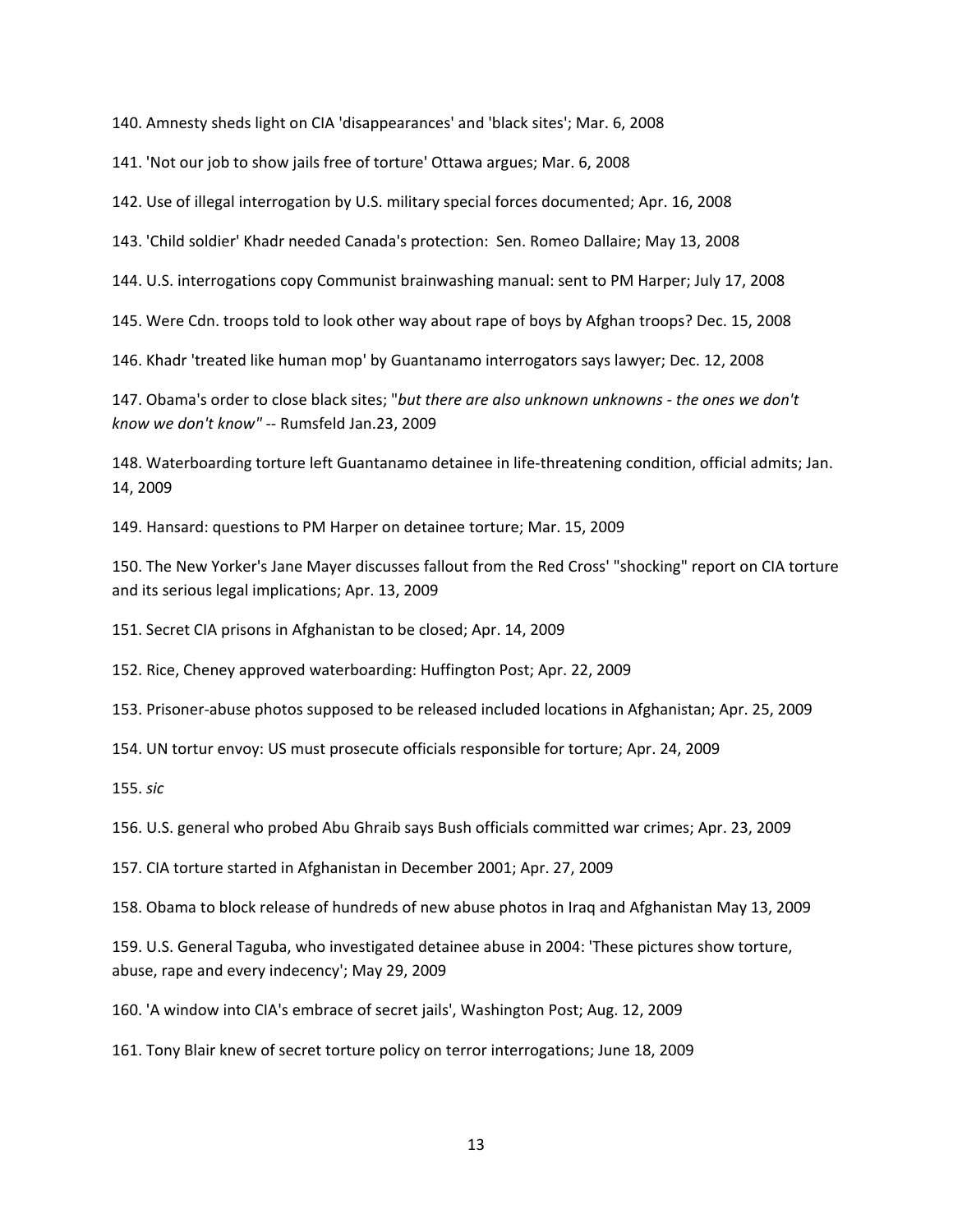162. PM Harper misleads reporters over Canadian involvement in air strike killing many civilians; Apr. 5, 2009

163. UN identifies Canada as a collaborator in extraordinary renditions; Mar. 9, 2009

164. Ex‐defence chief Hillier 'can't recall' reading 2006 Colvin report on torture risk to detainees; Oct. 22, 2009

165. Colvin warned Ottawa in early 2006 about risk of detainee torture; Oct. 14, 2009

166. 'I have not seen those reports," says Defence Minister Peter MacKay; Oct. 15, 2009

167. Colvin's legal affadavit detailing his warnings about torture; Oct. 5, 2009

168. How Geneva Conventions applied in Afghanistan according to DND; Feb. 6, 2009

169. Two Afghans allege abuse in secret black site at Bagram; Nov. 28, 2009

170. MPCC chair upset about being dumped in middle of inquiry; Dec. 11, 2009

171. Ottawa's top man admits officials had early awareness of abuse allegations; Dec. 21, 2009

172. Colvin's rebuttal to Ottawa's denials; Dec. 16, 2009

173. Canada refused to monitor detainees; some went to "black site" jails; Dec. 16, 2009

174. Colvin hit with 'reprisal' from government; Jan. 25, 2010

175. 'Canadian Rendition' possibilities raised with revelation that CSIS involved in detainee interrogation; Mar. 8, 2010

176. Senior diplomat says she warned of torture in 2005 but was ignored; Mar. 10, 2010

177. Bush knew some Guantanamo prisoners were innocent, high level aide says; Apr. 9, 2010

178. The secret documents Canadians MPs wanted to see; Mar. 5, 2010

179. No one accountable for selection of detainee files to be turned over to MPCC; May 3, 2010

180. Osgoode Hall Law School submission to Special Committee; Mar. 13, 2010

181. *sic*

182. Red Cross confirms 'second jail' at Bagram; May 11, 2010

183. Leading UN official criticizes CIA's role in drone strikes; June 3, 2010

184. Classified documents reveal UK role in abduction and torture of own citizens; July 14, 2010

185. Diplomat had no time to interview detainees: 'My bosses had other priorities'; June 16, 2010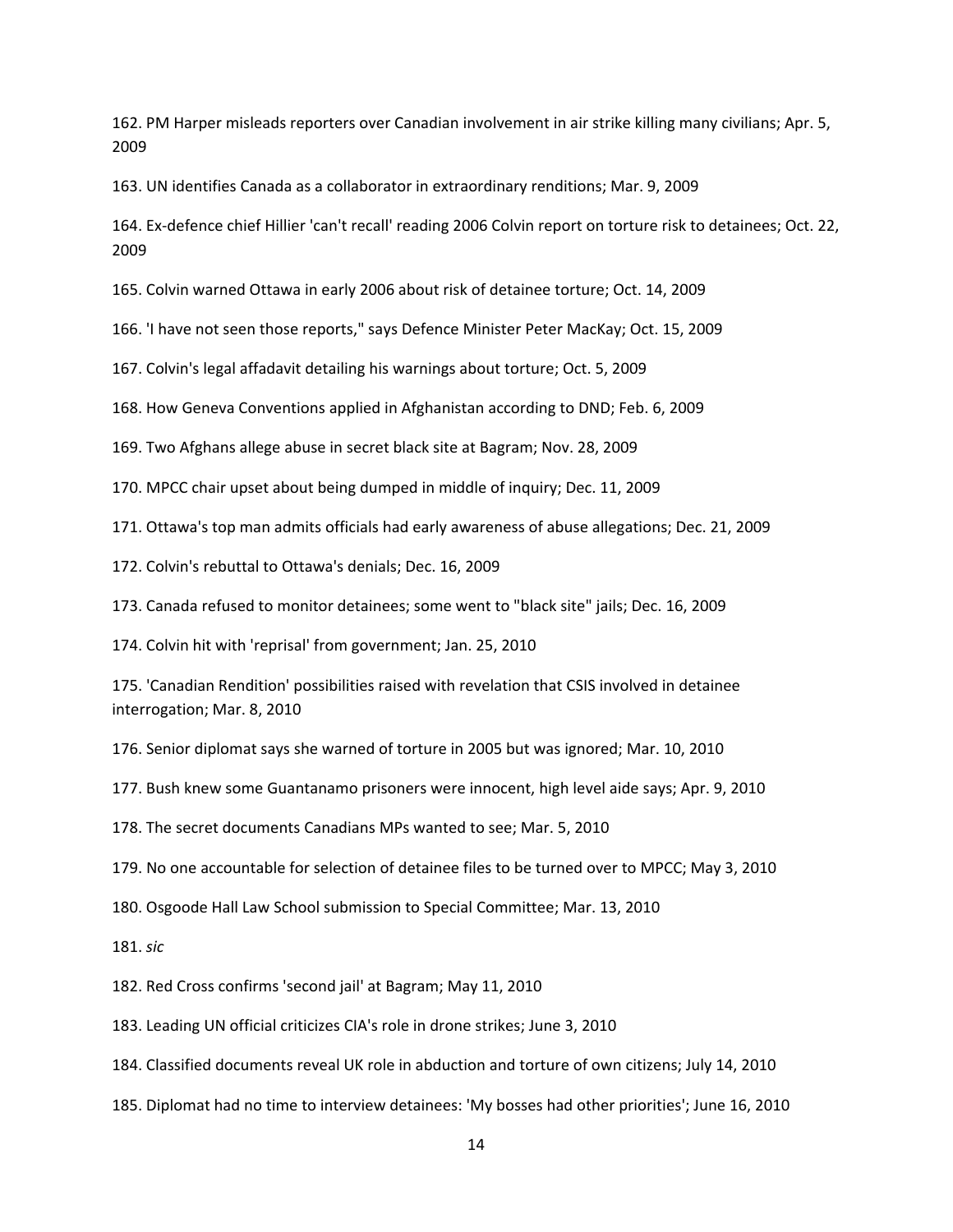186. CSIS secretly reviews its dealings with detainees; Aug. 2, 2010

187. Former UN official wants inquiry into conduct of war in Afghanistan, civilian deaths; Sep. 26, 2010

188. Paramilitary forces: Outsourcing the dirty war in Afghanistan; Sep. 29, 2010

189. Amnesty and BCCLA condemn Canada's handling of child detainees; Nov. 30, 2010

190. Document reveals Ottawa warned in 2009 about possible complicity in NDS torture; Apr. 6, 2010

191. US documents show 190 detainee deaths in U.S. military custody in Afghanistan, Iraq, Guantanamo; Jan. 23, 2011

192. RCMP should probe Afghan abuse allegations: Human rights lawyer Paul Champ; Feb. 2, 2011

193. Guantanamo lawyer condemns drone strikes; Apr. 13, 2011

194. Harper government makes 'pre‐emptive strike' to limit MPCC inquiry findings; Apr. 5, 2011

195. Australian special forces hand Afghan detainee to US, to be secretly flown to Iraq; Mar. 27, 2011

196. Top UK officials ordered to disclose involvement in US‐led renditions; Apr. 18, 2011

197. Special Committee judges refuse to release any documents during election; Apr. 14, 2011

198. George W. Bush cancels trip to Switzerland, fearing detainee-torture arrest warrant & demonstrations; Feb. 6, 2011

199. McNamer letter to Canada's AG & GG: 'Your responsibilities under Geneva Conventions'; Apr. 30, 2011

200. NATO halts Afghan prisoner transfers anticipating UN report on NDS torture; Sep. 6, 2011

201. Danger to detainees continues under Obama, NYT; June 11, 2012

202. NATO order 2011 halted Canadian prisoner transfers to Afghans, CP; June 11, 2012

203. Judge denies Afghanistan man's bid to challenge detention at US air base, AP; June 26, 2012

204. Watchdog clears troops, slams brass in Afghan torture case, G&M; June 27, 2012

205. Harper government stonewalled detainee investigation, military watchdog concludes, G&M; June 27, 2012

206. U.S. to keep control of Afghan 'Guantanamo', The Times; July 9, 2012

207. DOD Declassifies Report on Alleged Drugging of Detainees; July 11. 2012

208. Petition for Omar Khadr from Romeo Dallaire; July 13, 2012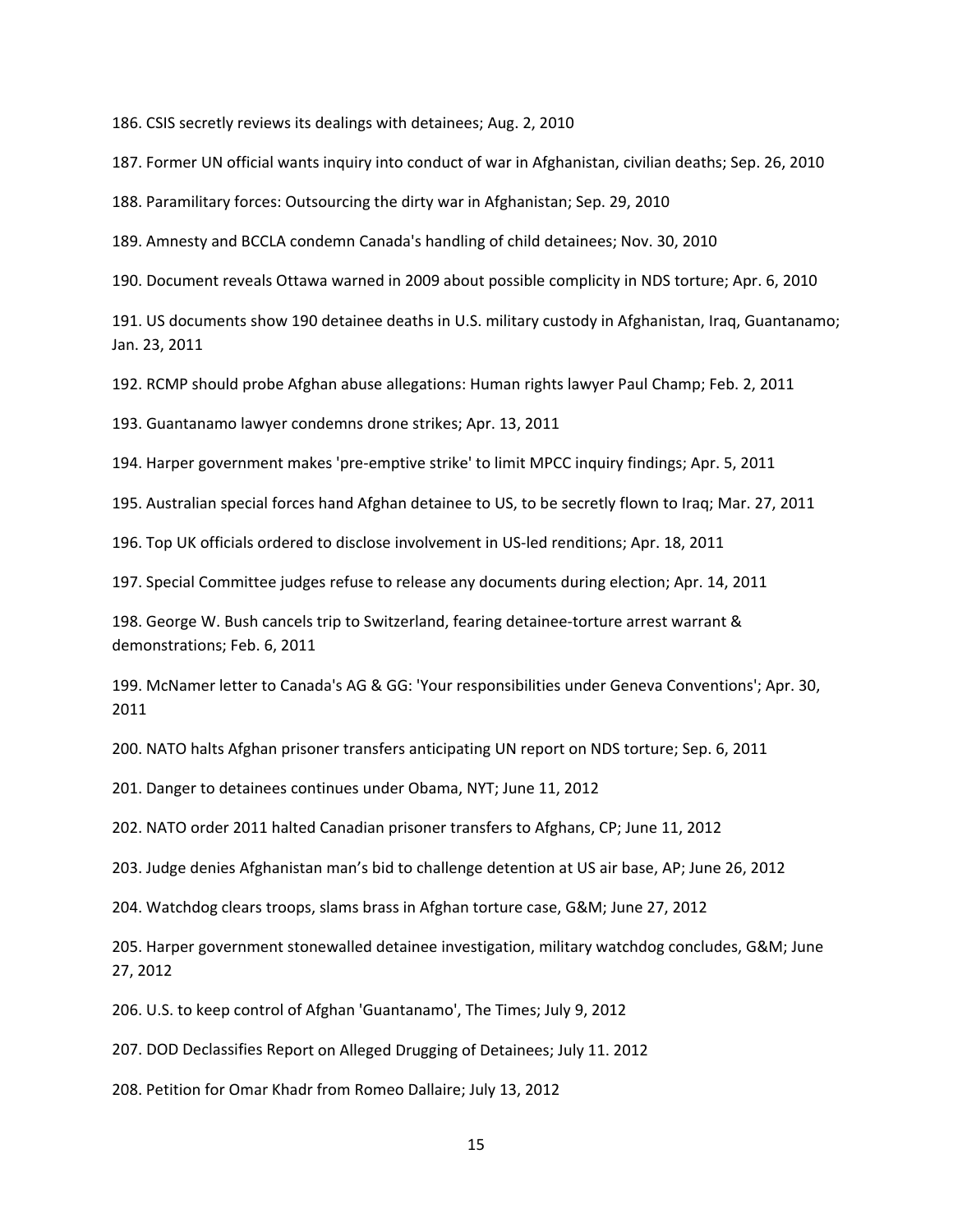209. Secret CSIS committee weighs torture's role in terror tips, CP; Aug. 6, 2012

210. Britain faces legal challenge over secret US 'kill list' in Afghanistan, Guardian; Aug. 9, 2012

211. Ottawa allows RCMP, border agency to use torture‐tainted information; Aug. 24, 2012

212. NDP claims torture directives implicate Tories in rights abuses, CP; Aug. 28, 2012

213. Obama's justice department grants final immunity to Bush's CIA torturers, Guardian; Aug. 31, 2012

214. HRW: Evidence of wider US waterboarding, AP; Sep. 6, 2012

215. US hands over Bagram prison to Afghans, AP; Sep. 10, 2012

216. Rewarding Afghanistan's torturers? HRW/CNN; Sep. 10, 2012

217. Taking Liberties: Canada's growing torture infrastructure; M. Behrens, Sep. 20, 2012

218. Italy upholds rendition convictions for 23 American CIA, Guardian; Sep. 20, 2012

219. Canada's treatment of Khadr should be a source of national embarrassment, G&M; Oct. 1, 2012

220. Omar Khadr: An Un‐Dangerous Mind, NYT; Oct. 10, 2012

221. Request to Canada's chief justice Beverly McLachlin; Oct. 20, 2012

222. Officials must stop demonizing Omar Khadr, Law Times News; Oct. 22, 2012

223. Canadian troops serving with allies in Afghanistan cleared for combat, CP; Oct. 14, 2012 …+ NATO kills four children in Afghan East: Karzai, RAWA; Oct. 23, 2012

224. Cdn military intends to spend \$1 billion on armed drones, Ott. Citizen; Aug. 6, 2012….+ UK support for US drones in Pakistan may be war crime, court told, Guardian; Oct. 23, 2012

225. UN to investigate civilian deaths from US drone strikes, Guardian; Oct. 25, 2012

226. McNamer questions on legalities of Canada's drone activities, e‐mail to Min. MacKay; Oct. 28, 2012

227. UK supreme court says rendition to Bagram violates international law; Oct. 31, 2012

228. 3 articles indicate danger of torture since 2011: 1.)Cdn. Transfers to U.S.; 2.)U.S. hands prisons over to Afghans; 3.)High Court: torture danger stops UK transfers to Afghans Nov 2, 2012

229. Formal request for judicial intervention Chief Justice 2nd Nov. 5, 2012

230. LRWC report to committee on Omar Khadr case Nov. 6, 2012

231.Torture victims file complaint against Canada over Bush entry Nov. 13, 2012

232. Canada expected UN pressure on torture Nov. 14, 2012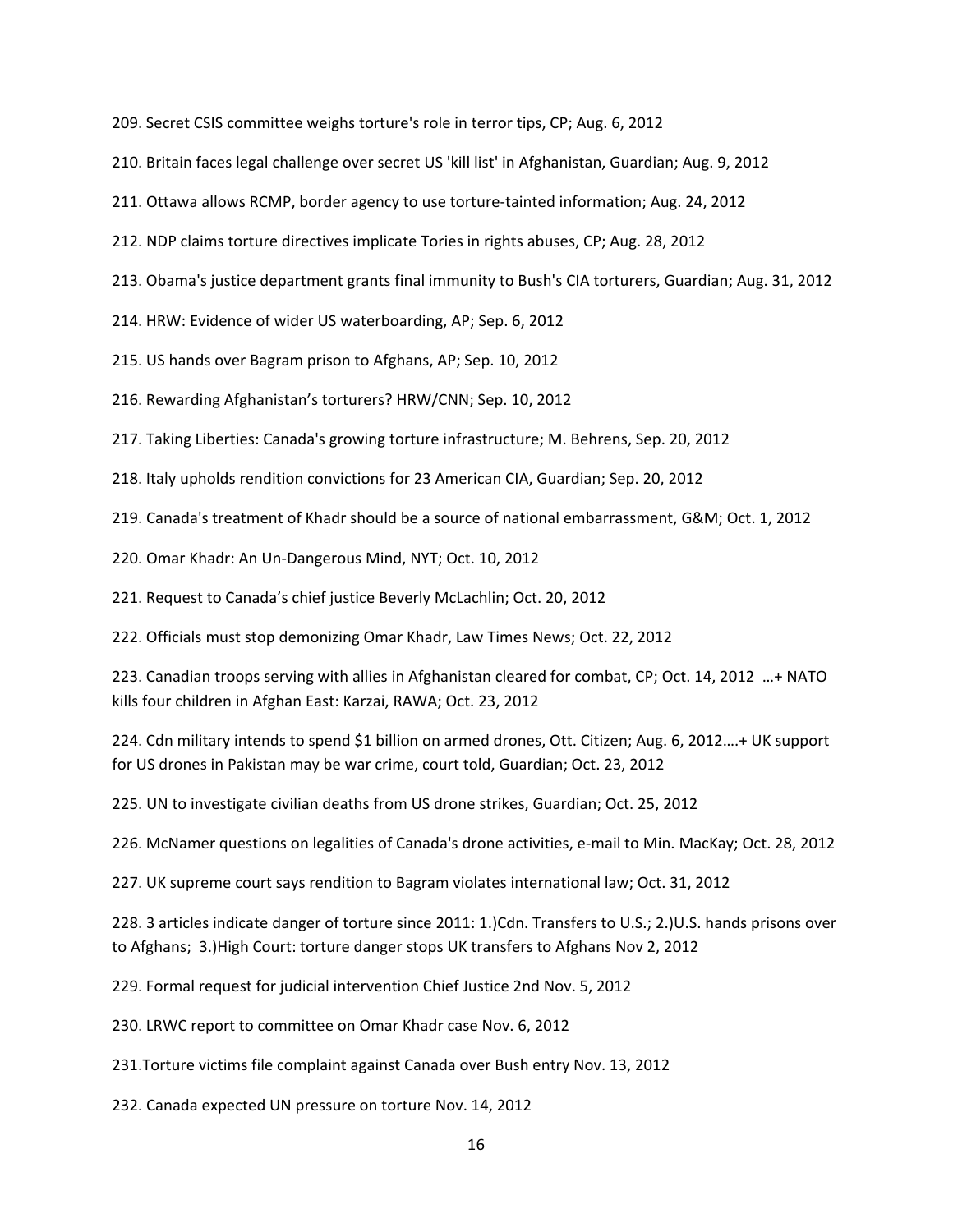233. Canada neglected to investigate Bush: Guardian Nov. 17, 2012

234. Bill C‐42 gags Mounties on torture Nov. 29, 2012

235. UK detainees risk torture by Afghans Nov. 29, 2012

236. UK pays millions for systemic torture Dec. 21, 2012

237. UK high court hears allegations of 'systemic' torture and killing of prisoners Jan. 19, 2013.

238. UN report documents ongoing torture by Afghan authorities Jan. 20, 2013

#### NOT NUMBERED

Dec. 15, 2011-- ICC investigation fears prompt about-face on Canadian detainee transfer policy -Kamloops Daily News; to ICC \*

Feb. 1. 2012 – ltr to AG, GG, w/cc to ICC: Afghan Detainee Torture, by John McNamer

Jan. 14, 2013: 3rd request to Chief Justice

####

‐‐‐‐‐‐‐‐‐‐‐‐‐‐‐‐‐‐‐‐‐‐‐‐‐‐‐‐‐‐‐‐‐‐‐‐‐‐‐‐‐‐‐‐‐‐‐‐‐‐‐‐‐‐‐‐‐‐‐‐‐‐‐‐‐‐‐‐‐‐‐‐‐‐‐‐‐‐‐‐‐‐‐‐‐‐‐‐‐‐‐‐‐‐‐‐‐‐‐‐‐‐‐‐‐‐‐‐‐‐‐‐‐‐‐‐‐‐‐‐‐‐‐‐‐‐‐‐‐‐‐‐‐‐‐‐

**B.) Report to UNCAT, by John McNamer: "***Canada's failure to comply with legal obligations under The Convention against Torture and the Rome Statute which prohibits the transfer of detainees into danger of torture at the hands of other authorities*" as published by the UN Committee Against Torture, June 2012

# **Canada**

**Briefing to the UN Committee against Torture, 48th Session, May, 2012, on Canada's Transfer of Afghan Detainees into the Danger of Torture by Other Authorities** 

**from** 

**John McNamer** 

**Re: Canada's failure to comply with legal obligations under The Convention against Torture and the Rome Statute which prohibits the transfer of detainees into danger of torture at the hands of other authorities.** 

**John McNamer** is an independent journalist and long-time human rights activist from Kamloops, British Columbia, Canada. He is member of Lawyers Against the War (LAW).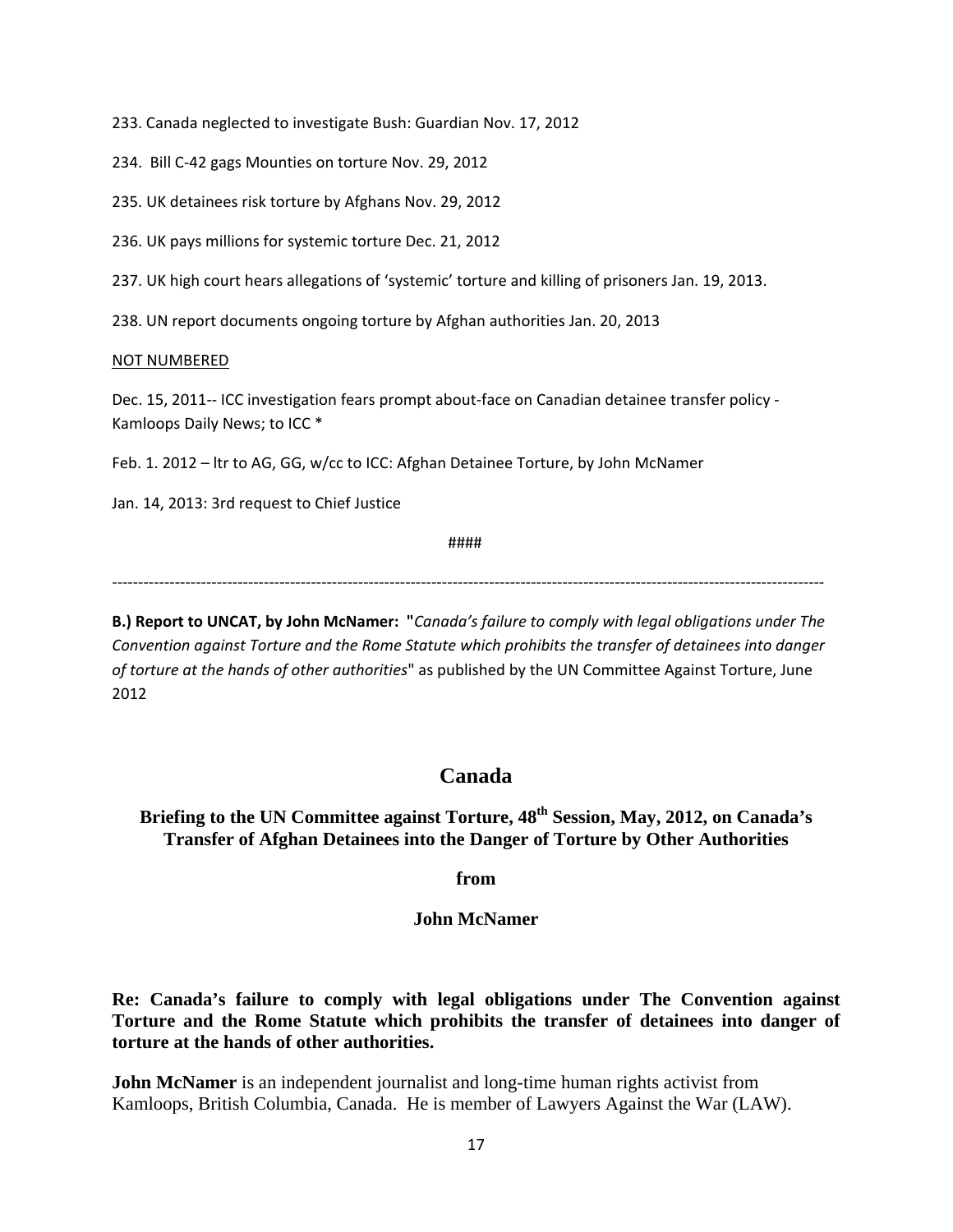McNamer was awarded the Bronze Star Medal for service with the 4<sup>th</sup> Infantry Division, U.S. Army, Republic of Vietnam.

# **CONTENTS:**

# B**ACKGROUND. Danger of detainees transferred by Canada to other authorities being subjected to torture:**

Through its actions as part of the U.S. Coalition forces (Coalition) which invaded and continues to occupy Afghanistan, Canada has demonstrably been, and continues to be, complicit in well-documented illegal actions which constitute international war crimes, including the transfer of detainees into the danger of being subjected to torture. From 2001 until 2005, Canada as a matter of official policy transferred all detainees to U.S. authorities. According to the *Report of the Independent Expert on the Situation of Human Rights in Afghanistan,* M. Cherif Bassiouni, to the UN Commission on Human Rights, March 11, 2005, U.S. Coalition criminal actions documented at that time included:

> **I. ILLEGAL ABUSES** -- Arbitrary arrests and detentions above and beyond the reach of law under conditions commonly described as constituting gross violations of human rights law and grave breaches of international humanitarian law. Documented reports of serious violations by Coalition forces from victims, the Afghan Independent Human Rights Commission, NGOs and others include: Forced entry into homes; arrest and detention of nationals and foreigners without legal authority or judicial review -- sometimes for extended periods of time; forced nudity; hooding and sensory deprivation; sleep and food deprivation; forced squatting and standing for long periods of time in stress conditions; sexual abuse; beatings; torture, and use of force resulting in death. There are at least 8 cases of prisoners who have died while in United States custody in Afghanistan…

 Coalition forces act in support of and collusion with the internationally widespread and systematic U.S. practice of "extraordinary rendition" – the covert practice of kidnapping suspects and their subsequent rendering to countries known to use torture to extract information.  $(ICC#1)$ 

Following this report, which clearly establishes a substantial danger of torture for detainees transferred to U.S. authorities, Canada signed an agreement to begin transferring detainees to Afghan authorities in December, 2005. This was done without any official investigation – or expression of concern – about the welfare of detainees who had been transferred to known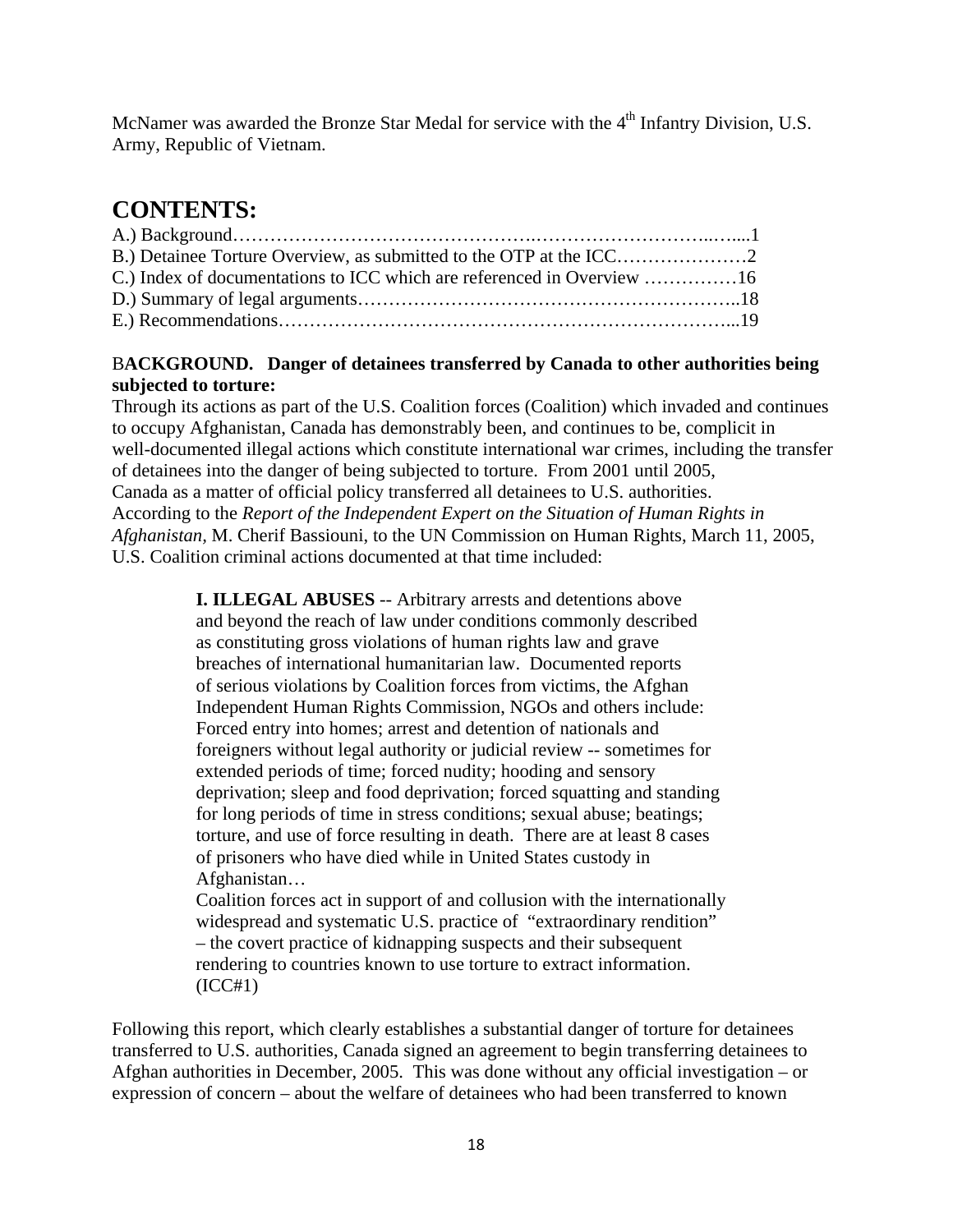torturers. It was also done in spite of a number of credible expressed concerns indicating such detainees were again in substantial danger of being subjected to torture. Those concerns were soon confirmed when Canadian human rights lawyers and news reporters in 2007 discovered specific instances of torture of detainees who had been handed over by Canada. The transfer policy continued to be adhered to, however, until a 2011 report by the UN Assistance Mission in Afghanistan (UNAMA) established beyond a shadow of a doubt the very extreme substantial danger of torture at the hands of Afghan authorities – a danger that had been virtually ignored and covered up by Canada for some six years:

> 10 October 2011 - UNAMA today released a report that documents the torture and mistreatment of detainees in a number of detention facilities of the National Directorate of Security (NDS) and Afghan National Police (ANP) across the country…UNAMA found compelling evidence that NDS officials at five facilities systematically tortured detainees for the purpose of obtaining confessions and information. These are the provincial NDS facilities in Herat, Kandahar, Khost and Laghman, and the national facility of the NDS Counter-Terrorism Department 124… in Kabul. UNAMA received multiple, credible allegations of torture at two other provincial NDS facilities in Kapisa and Takhar…The practices documented meet the international definition of torture. Torture occurs when State officials, acting in their official capacity inflict or order, consent or acquiesce to the infliction of severe physical or mental pain or suffering against an individual to obtain a confession or information, or to punish or discriminate against the individual. Such practices amounting to torture are among the most serious human rights violations under international law, are crimes under Afghan law and are strictly prohibited under both Afghan and international law. (ICC \*Feb. 1, 2012)

Following the very publicly reported UNAMA report, in early 2012 Canada announced that it would begin transferring detainees to U.S. authorities – once again with no official investigation or expression of concern for the fate of detainees who been had transferred to known torturers. Ironically, shortly after this announcement, an official Afghan investigative commission accused the American military of abuse at its main prison in the country, repeating President Harmid Karzai's earlier demand that anyone held without evidence should be freed. Detainees interviewed during two visits to the U.S.-run portion of the prison outside Bagram Air Base north of Kabul complained of freezing cold, humiliating strip searches and being deprived of light, according to Gul Rahman Qazi, who led the investigation ordered by Karzai.

The following report provides an overview of documented violations of The Convention and the Rome Statute prohibiting torture and complicity in torture in the handling of Afghan detainees by Canada. This report deals with Canada's actions in handling detainees resulting from its military role in the invasion and occupation of Afghanistan in participation with United States coalition forces beginning in 2001; and as well with Canada's evolved Coalition roles as part of the International Security Assistance Force (ISAF), and as part of the North Atlantic Treaty Organization (NATO) in Afghanistan to the present time. The report was part of a complaint to the Office of the Prosecutor at the International Criminal Court in December, 2011, presented along with 202 documentations of evidence of complicity in torture by Canada (the complete set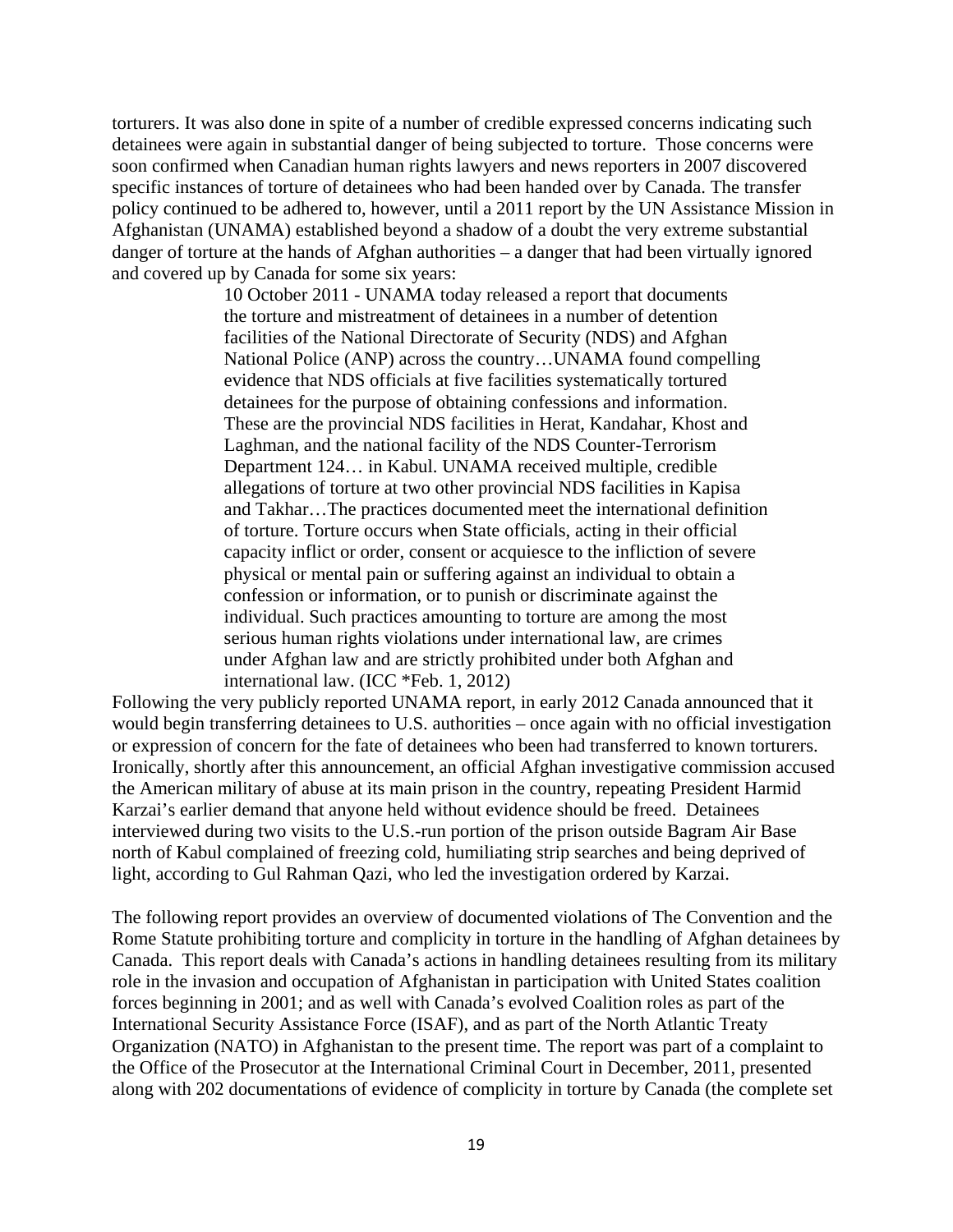of these documents is available in digital format upon request by the CAT.) This report was first published in February 2012 on the LAW website:

<http://www.lawyersagainstthewar.org/letters/Canada.Detainee.Scandal.Feb.12.pdf> It was prepared by Canadian LAW member John McNamer, a decorated Vietnam veteran and long-time human rights activist.

# **B. CANADA'S DETAINEE TORTURE SCANDAL: An Overview**

Just about everyone has heard of "the fog of war," but what many don't realize is that much – or most – of this fog is sometimes purposely generated to cover dark atrocities and illegal actions on the part of misguided and unprincipled participants in illegal activities, or war crimes. Unfortunately, Canada clearly now falls into this dark and gloomy realm of illicit behavior through its longstanding brazen illegal transfers of Afghan detainees to known torturers in complete contempt of international law – and through its failure to bring about proper investigation and necessary legal action when such activities have come to light.

This unfortunate characterization can be clearly demonstrated to be valid to anyone who cares to take a clear, unflinching look at the history of Canadian detainee transfer in Afghanistan. And that is just what this article will demonstrate. This has already been demonstrated in a fairly significant way through complaints from more than one source (ICC#84  $&$  #1-120) to the Office of the Prosecutor at the International Criminal Court in The Hague.

And Chief Prosecutor Luis Moreno-Ocampo has publicly indicated at least three times in the recent past that NATO and Canadian handling of detainees might be formally investigated by the ICC. In April 2011 Moreno-Ocampo was quoted in the Toronto Star specifically stating that if the federal government won't look into how Canadian soldiers handled detainees in Afghanistan for possible war crimes violations, his office will. "We'll check if there are crimes and also we'll check if a Canadian judge is doing a case or not. . . if they don't, the court has to intervene," Moreno-Ocampo said. (ICC #38)

So, perhaps sadly for some Canadians, it appears that the Canadian fog of war may soon be dissipated by a strong wind necessarily emanating from a distant shore.

The ICC does not replace national criminal justice systems; rather, it complements them. It can investigate and, where warranted, prosecute and try individuals only if the state concerned does not, cannot, or is unwilling genuinely to do so. Oh, Canada.

The Canadian government and military establishment have for much of the past decade put on a dazzling display of fog-making ability that has effectively – and quite cynically – managed to keep an official lid on their abysmal failure to act in Afghanistan in accordance with clear legal obligations under international law, and related domestic law. Unlike coalition partner the United States, Canada is a full signatory to all aspects of the Geneva Conventions and the Rome Statute of the International Criminal Court, which specifically consider acts of torture and complicity in torture to be war crimes.

The transfer of detainees to another authority known to torture is a violation. Canada has long transferred detainees to U.S. authorities and Afghan authorities, both known to torture detainees. A transferring authority is legally obligated to know whether there even a threat of torture before handing detainees over, and also to follow the welfare of detainees to insure they are being properly treated. Ignorance of the fate of detainees is no excuse in the eyes of the law.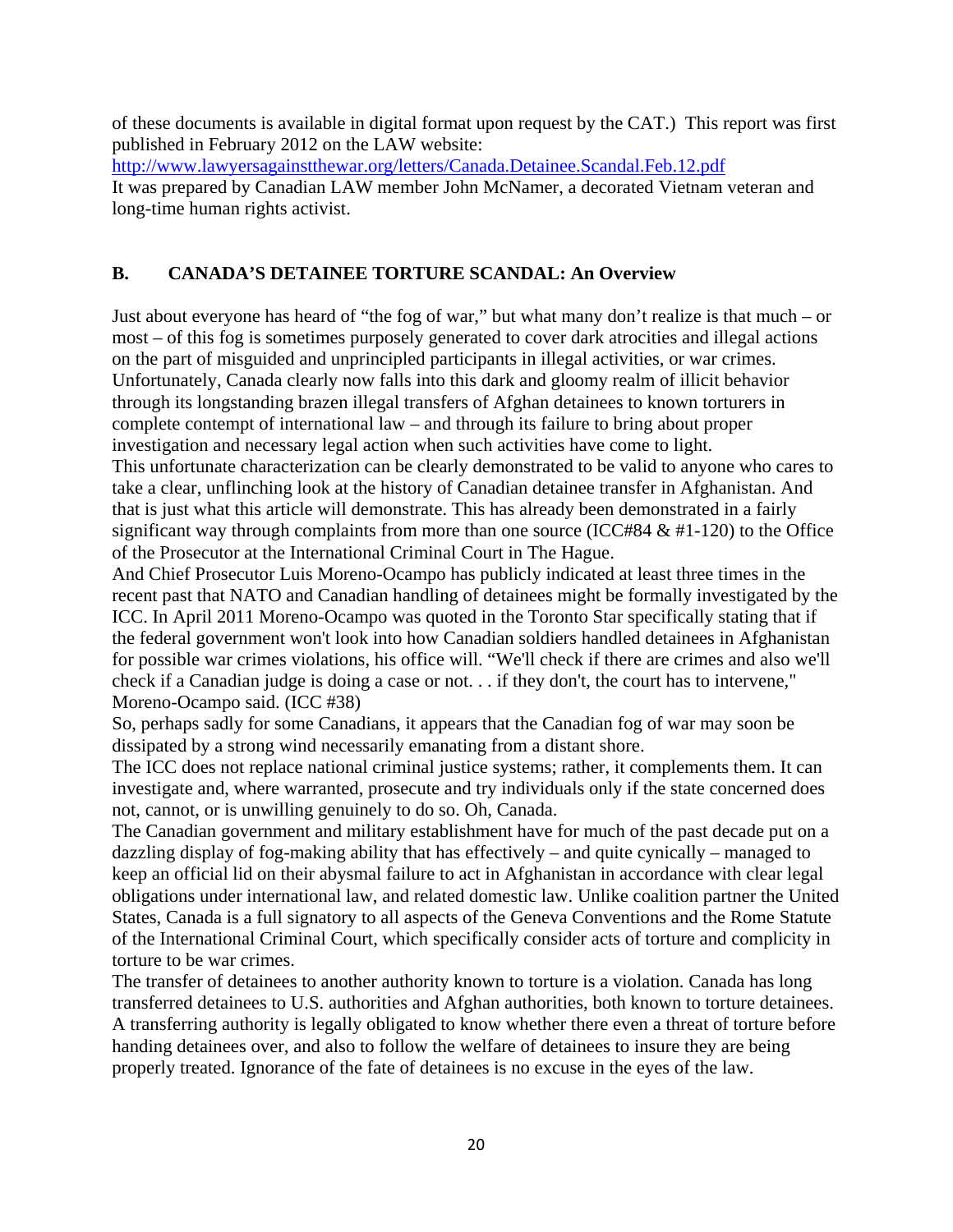Top Canadian government and military officials responsible for ensuring such laws are obeyed have used, and continue to use, 'national security' and 'The National Secrets Act' along with slick political maneuvering to skillfully obstruct any and all efforts over the past several years to bring forward legitimate and credible inquiry of any sort into troubling allegations and questions about war crimes on the part of Canadian Forces and other Canadian officials in relation to the Afghanistan mission.

Former Minister of Defence Thomas O'Connor actually misled the House repeatedly when detainee transfer questions started to come up, saying: "The Red Cross or the Red Crescent is responsible to supervise their treatment once the prisoners are in the hands of the Afghan authorities. If there is something wrong with their treatment, the Red Cross or Red Crescent would inform us and we would take action."

In a very unusual move for them, the International Committee of the Red Cross eventually publicly contradicted O'Connor. The ICRC stated that it was "informed of the agreement, but ... not a party to it and ... not monitoring the implementation of it." The ICRC also advised that, in accordance with its normal operating procedure, it would not notify any foreign government (Canada included) of abuse found in Afghan prisons. O'Connor subsequently acknowledged in an official release that his statement in Parliament was not true, and that the ICRC was not monitoring detainees and not informing Canada as he had claimed. This misinformation from the minister brought forth his forced resignation (ICC#120) – but not the truth about transfers into possible torture.

Threats of prosecution (ICC#24) have effectively prevented lesser government agents from coming forward with evidence about detainee torture for half-hearted bureaucratic investigations such as the Military Police Complaints Commission. When Richard Colvin, a top Canadian diplomat in Afghanistan, in 2009 courageously defied government attempts to gag him and testified that all detainees who had been transferred to Afghan authorities had likely been tortured (ICC#53), he was vilified and discredited by top officials and the allegations were never seriously probed by anyone.

A parliamentary committee inquiry – driven by opposition members – that had sprung up after Colvin's testimony and was threatening to get to the bottom of detainee transfers was first boycotted (ICC#65) by Tory members of the governing party, then unceremoniously killed when Prime Minister Stephen Harper persuaded Governor General Michaelle Jean (coincidentally also the "Commander-in-Chief" of Canadian Forces) to prorogue, or suspend the workings of the House of Commons, literally locking the doors to parliament and killing ongoing committee work (ICC#36, 117).

Subsequently the government created a controversial parliamentary inquiry which was boycotted by the opposition NDP for being a "sham." A special committee sworn to secrecy was to be allowed to see only classified information that had first been approved by several retired judges handpicked by the attorney general (ICC#80). That special committee refused to acknowledge evidence submitted by concerned Canadian human rights activists knowledgeable about the issues (ICC#15, 107).

But even this so-called "inquiry" was killed when the government called an election. With the governing party's move from minority to majority status, there was a quick announcement that the mandate for the inquiry had died with the election of a new House and no further inquiry was deemed to be necessary by the government. (ICC#40, 82)

The parliamentary inquiries have stopped, but the basic question remains: Has Canada transferred detainees into possible torture? Despite endless assertions to the contrary by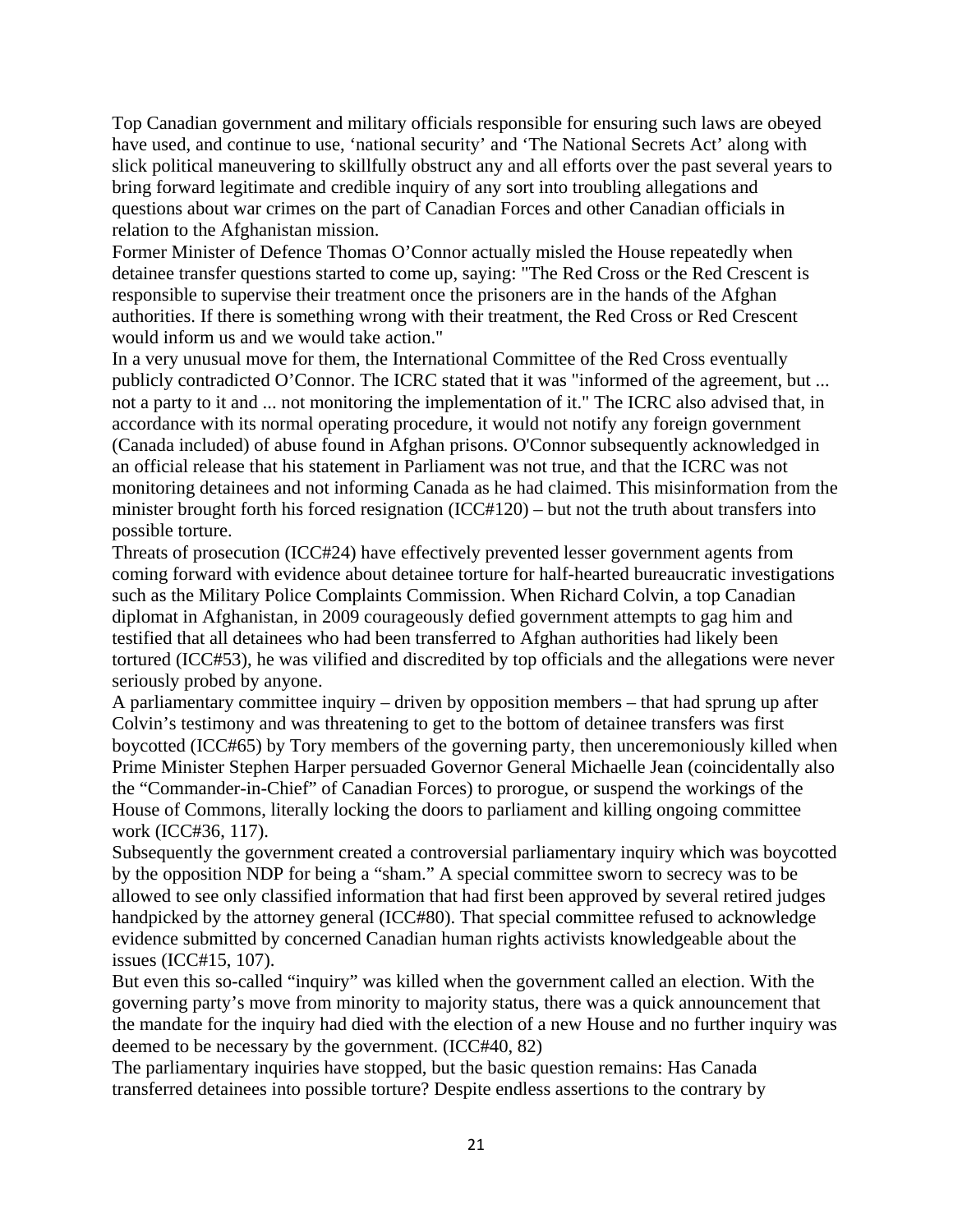responsible officials, the unequivocal answer is: YES, Canada has done *nothing but* transfer detainees into conditions of torture at the hands of U.S. and Afghan authorities during virtually its entire mission in Afghanistan.

As early as 2002, University of Ottawa Law Professor Nicole Laviolette said in an interview that Canadian Forces in Afghanistan have an obligation to refuse to turn over prisoners to the U.S. until they "are sure that the conventions are being complied with." In 2006, Dr. Michael Byers, who holds the Canada Research Chair in Global Politics and International Law at the University of British Columbia stated for the record that "for four years, Canadian soldiers in Afghanistan have violated international law by transferring suspected Taliban and al Qaeda fighters into the custody of the United States."(ICC#3)

For very early on in the mission, Canada began what seems to have been an unquestioning handover of detainees to U.S. authorities, known to include covert Central Intelligence Agency (CIA) agents operating at illegal "dark sites" – now infamous across the world for unbelievably inhumane torture and in some cases, torture leading to death.

These torture techniques, called "enhanced interrogation" by President George W. Bush and his administration, were actually taken word for word from Chinese Communist torture manuals captured from the Korean War, and they had previously long been described by the Americans as "torture" on the part of the Communists when used against U.S. personnel (e.g.,

"waterboarding"). The "enhanced interrogation" was pioneered at Guantanamo Bay and in Afghanistan under the explicit approval of Defense Secretary Donald Rumsfeld, and used by both CIA and U.S. military interrogators. It later migrated to Iraq to be used in such places as the infamous Abu Ghraib prison. This was established in a 2009 report by the U.S. Senate Armed Services Committee. (ICC #94, 99, 118)

The above information detailing torture techniques utilized by U.S. authorities was sent to Gov. General/Commander-in-Chief Michaelle Jean Dec. 5, 2009, with a request that she exercise her duty to act on it. She did not respond. The information was then provided May 5, 2010, to all members of the Special Committee on the Canadian Mission in Afghanistan and copied to the prime minister; the attorney general; again to the governor general; the Military Police Complaints Commission, and all opposition leaders in House of Commons. (ICC#15) No one responded.

In November 2005, the American Civil Liberties Union made public an analysis of new and previously released autopsy and death reports of detainees held in U.S. facilities in Iraq and Afghanistan, many of whom died while being interrogated. The documents show that detainees were hooded, gagged, strangled, beaten with blunt objects, subjected to sleep deprivation and to hot and cold environmental conditions. (ICC#102) "There is no question that U.S. interrogations have resulted in deaths," said Anthony D. Romero, ACLU Executive Director.

The documents released by the ACLU include 44 autopsies and death reports as well as a summary of autopsy reports of individuals apprehended in Iraq and Afghanistan. The documents show that detainees died during or after interrogations by Navy Seals, Military Intelligence and "OGA"(Other Governmental Agency) — a term, according to the ACLU, that is commonly used to refer to the CIA.

According to the documents, 21 of the 44 deaths were homicides. Eight of the homicides appear to have resulted from abusive techniques used on detainees, in some instances, by the CIA, Navy Seals and military intelligence personnel. The autopsy reports list deaths by "strangulation," "asphyxiation" and "blunt force injuries." An overwhelming majority of the so-called "natural deaths" listed were attributed to "Arteriosclerotic Cardiovascular Disease."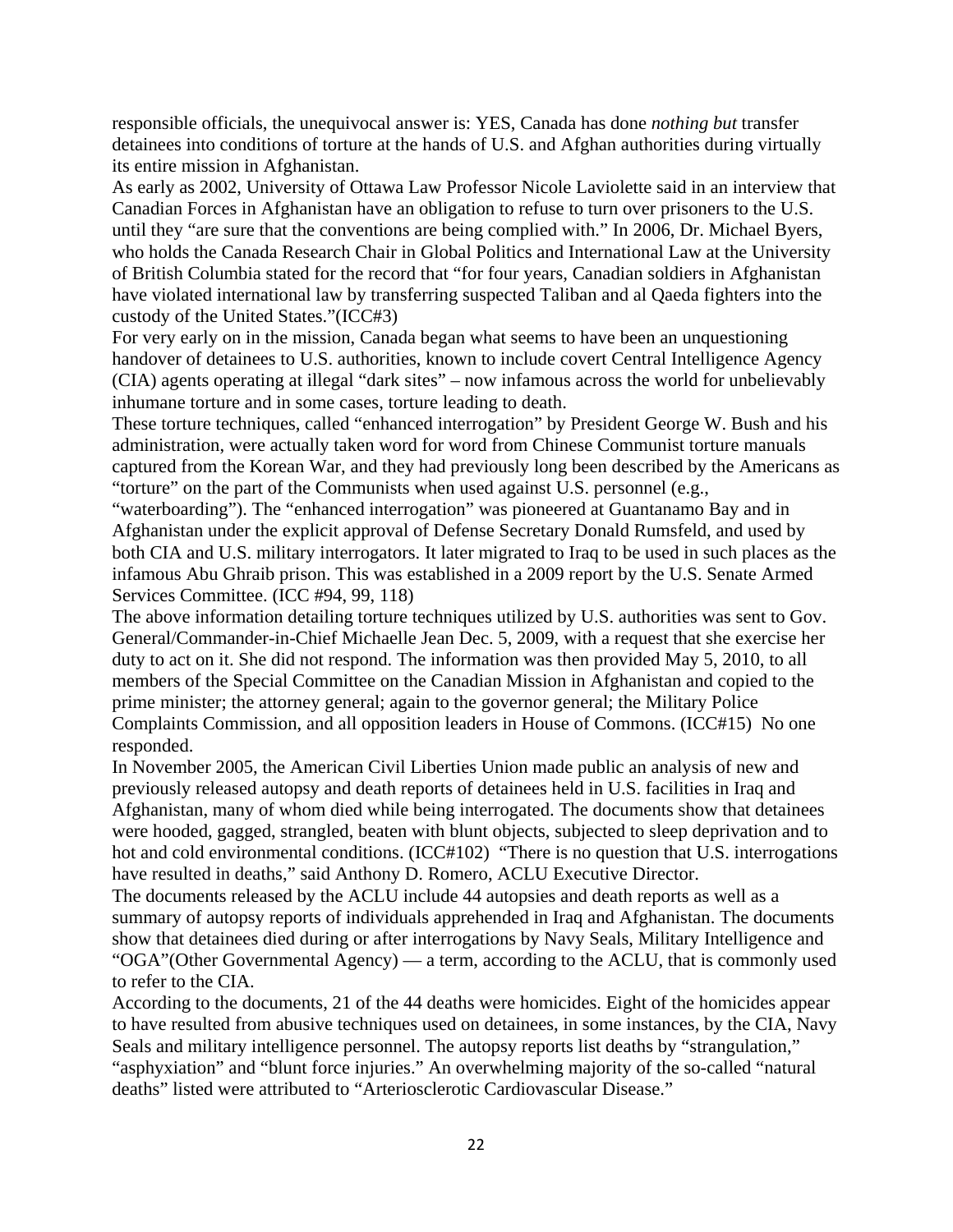Also in 2005, when such reports of torture and illegal abuse by U.S. forces were beginning to seep out, Canada had to deal with potential fallout from the Report of the Independent Expert on the Situation of Human Rights in Afghanistan, M. Cherif Bassiouni, to the UN Commission on Human Rights (ICC#1).The devastatingly honest report documented previously secret U.S. coalition war crimes for all the world to see*:* 

> Arbitrary arrests and detentions above and beyond the reach of law under conditions commonly described as constituting gross violations of human rights law and grave breaches of international humanitarian law. Documented reports of serious violations by Coalition forces from victims, the Afghan Independent Human Rights Commission, NGOs and others include: Forced entry into homes; arrest and detention of nationals and foreigners without legal authority or judicial review -- sometimes for extended periods of time; forced nudity; hooding and sensory deprivation; sleep and food deprivation; forced squatting and standing for long periods of time in stress conditions; sexual abuse; beatings; torture, and use of force resulting in death. There are at least 8 cases of prisoners who have died while in United States custody in Afghanistan… Coalition forces act in support of and collusion with the internationally widespread and systematic U.S. practice of "extraordinary rendition" – the covert practice of kidnapping suspects and their subsequent rendering to countries known to use torture to extract information. (ICC#1)

Within a matter of a few months Canada had scrambled to put into place, under the guise of "Afghan nation building," an agreement to begin transferring detainees to Afghan authorities. The agreement, however, included no assurances that detainees would not be transferred to other authorities, such as the U.S. (ICC#85) And there were many questions yet to come about the efficacy and legitimacy of the agreement.

Canada was faulted in 2006 by its own NATO allies for secrecy in the handling of detainees in a story first revealed by the Globe and Mail newspaper. The story also said the Red Cross and others felt Canada was handing prisoners in the field directly to the Afghan National Security Directorate (NDS), thereby circumventing requirements to notify the ICRC of detainee transfers. The Globe also forced Canada's military to reluctantly admit the truth of a story revealing that in 2006 Canadian troops were forced to intervene and rescue one detainee they had just handed over who was immediately being beaten by detaining Afghan authorities (ICC#30). An inquiry into the case was promised by the military.

The validity of procedures under the 2005 agreement was first seriously tested in 2007, when two Canadian lawyers brought forth concrete evidence of torture of a detainee who had been transferred by Canadians (ICC#116). Canada claimed to have no knowledge whatsoever of detainee torture, but had secretly stopped transferring detainees to the Afghans before the news actually surfaced. The transfers were eventually resumed with fresh assurances there would be no torture. Details of the transfer policies continued to remain secret and there was no public accountability for flawed and apparently illegal transfers that had taken place up to that point.

And, in a real setback for the government's ongoing efforts to seamlessly glaze over problems with transfers, Globe and Mail reporter Paul Koring revealed Dec. 14, 2009, that "an unknown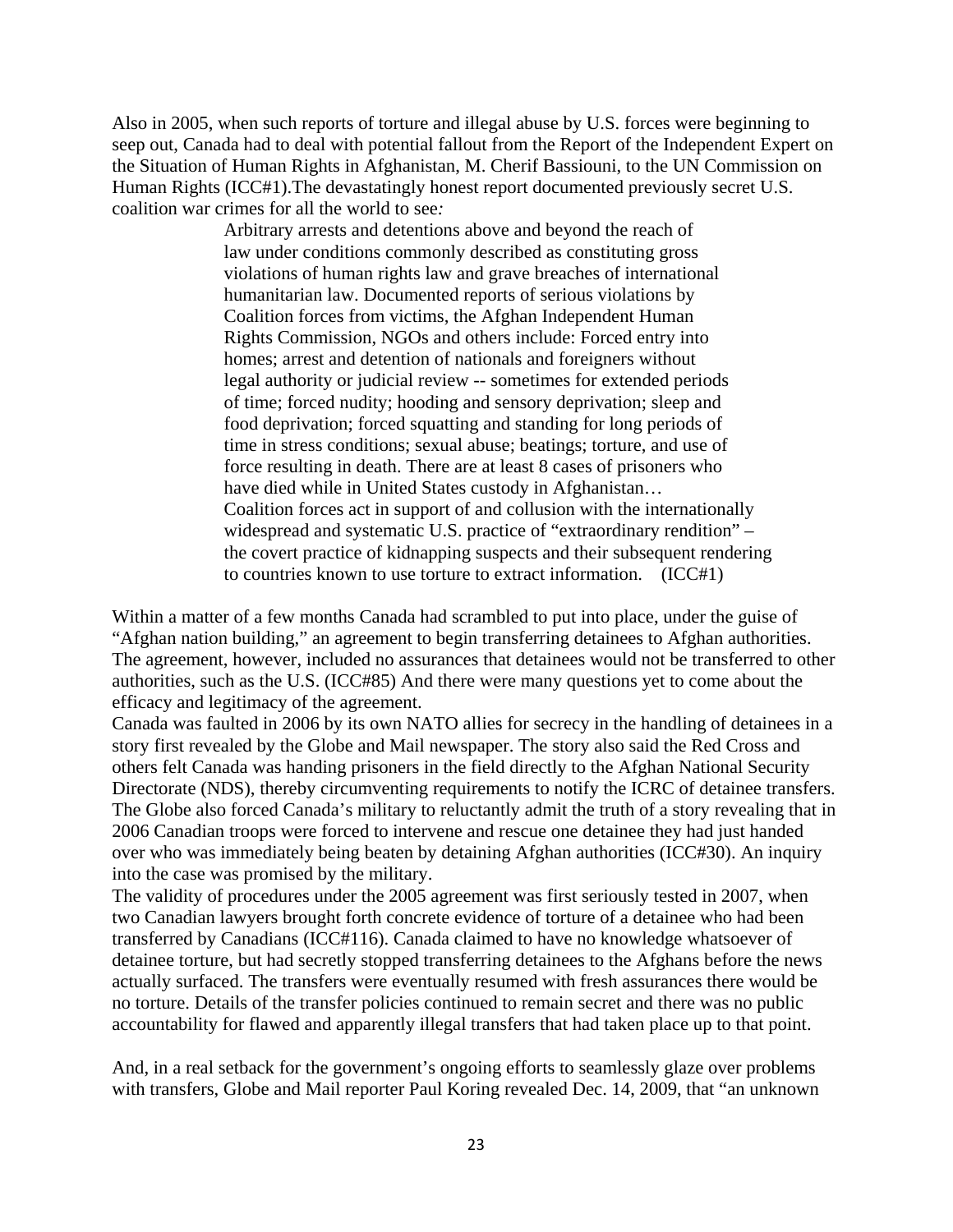number of Taliban insurgents captured by Canadians and turned over to Afghanistan's secret police are unaccounted for – a serious violation of the Harper government's 'improved' detaineetransfer agreement. The story said "The latest detainee-transfer problem to emerge also threatens to undermine Prime Minister Stephen Harper's assertion that 'two, three, four years ago' his government fixed the problems that put Canada at risk of violating the Geneva Conventions by transferring detainees into torture. "This issue has long since been dealt with," Mr. Harper said. But a few days earlier, Foreign Minister Lawrence Cannon had quietly acknowledged that an unspecified number of transferred detainees can't be accounted for because Afghan security forces have failed to keep Canada informed of their fates. (ICC#63) To further illustrate the government's intransigence on being up front about transfer policies, here are some specific questions – left mostly unanswered –which were directed personally to Minister of Defence Peter MacKay in an e-mail exchange with a human rights activist in 2009:

> Are Canadian Forces turning detainees or any people in Afghanistan over to United States' control in the current situation and what records are being kept of this? b.) How many detainees or others have Canadian Forces turned over to the U.S. since October 2001? c.) What records are kept of people who have been turned over to the U.S. by Canadian Forces in Afghanistan since October 2001 and what tracking has been done of these people after they have been turned over to the U.S.? d.) I request that you provide me with Canadian Forces policy about fulfilling their obligation to continue to be responsible for detainees who have been turned over to other authorities since 2001. Can you also please provide me with details of visits to and reports about such detainees who have been turned over to another authority since 2001, and the current policy for this under the arrangement signed Dec. 18, 2005? e.) Is there a specific agreement that the ICRC will receive notification of the identity and arrest and detention particulars of each and every detainee within 24 hours of the detention and that the ICRC will be thereafter allowed free and unrestricted access to detainees?

MacKay's response was eerily similar to the patronizing and questionable platitudes that led to his predecessor Gordon O'Connor's rather abrupt departure:

> "As I mentioned to you in previous correspondence, as a matter of policy the Canadian Forces treats all detainees humanely and in accordance with the standards of protection afforded to prisoners of war under the Geneva Conventions. Canadian Forces members involved in the handling and transfer of detainees receive thorough training on appropriate procedures. Prior to the development of the December 2005 arrangement with the Government of Afghanistan, the Canadian Forces transferred detainees to United States authorities. These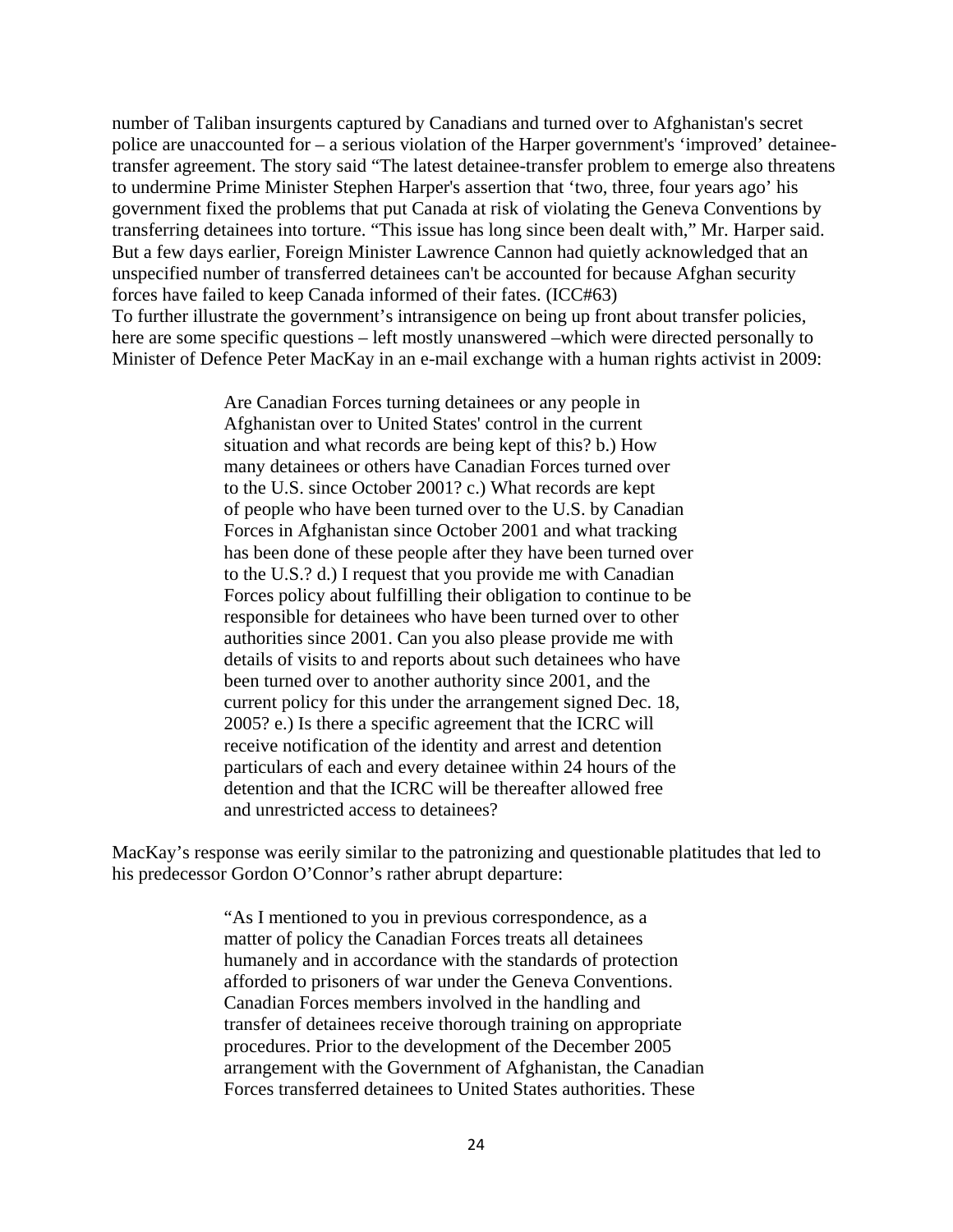transfers were conducted in accordance with Canada's international legal obligations and with the knowledge of the International Committee of the Red Cross, which has a mandate to verify the treatment of detainees and was notified of these transfers. (ICC#14)

The veracity of MacKay's statement is severally challenged when held to the light of a November 2011 UN Assistance Mission in Afghanistan (UNAMA) report ascertaining widespread systematic detainee torture by Afghan officials. This report has once again forced Canada to stop transferring to the Afghans, but this time Canada announced it would once again begin detainee transfers to U.S. authorities. (ICC#\*Feb.1, 2012)

Ironically, shortly after this announcement, an Afghan investigative commission accused the American military of abuse at its main prison in the country, repeating President Hamid Karzai's earlier demand that the U.S. turn over all detainees to Afghan custody and saying anyone held without evidence should be freed. Detainees interviewed during two visits to the U.S.-run portion of the prison outside Bagram Air Base north of Kabul complained of freezing cold, humiliating strip searches and being deprived of light, according to Gul Rahman Qazi, who led the investigation ordered by Karzai. (ICC#111)

The UNAMA report in November said it found compelling evidence that NDS officials at five facilities systematically tortured detainees for the purpose of obtaining confessions and information. These are the provincial NDS facilities in Herat, Kandahar, Khost and Laghman, and the national facility of the NDS Counter-Terrorism Department 124 … in Kabul. UNAMA received multiple, credible allegations of torture at two other provincial NDS facilities in Kapisa and Takhar. The report went on to specify some of the very ugly and inhumane forms of torture used.

Particular troubling in light of this information is an earlier report of NDS torture of children in the April 2010 UN document titled *Children and armed conflict Report of the Secretary General*, which says:

> Approximately 110 children have been detained by the Afghan National Directorate of Security and international military forces on charges related to national security, including their alleged involvement or association with the Taliban or other armed groups. Access to detention facilities continues to be difficult and information on children detained by pro-Government forces remains limited…The use of harsh interrogation techniques and forced confession of guilt by the Afghan Police and NDS was documented, including the use of electric shocks and beating *. . . . Available information points to sexual violence as a widespread phenomenon.* (ICC#109) (Emphasis added)

Perhaps even more alarming in light of this clearly documented abuse of children by the NDS is another document obtained by the Canadian Broadcasting Corporation's (CBC) investigative unit in November 2010 which indicates children were captured by Canada and that many were transferred to the NDS. Actual numbers are redacted — bureaucratese for blacked out – and Canadian Foreign Minister Lawrence Cannon would not disclose in the House of Commons whether Canadian soldiers had transferred children associated with the Taliban to the NDS following reports about the document. (ICC#108)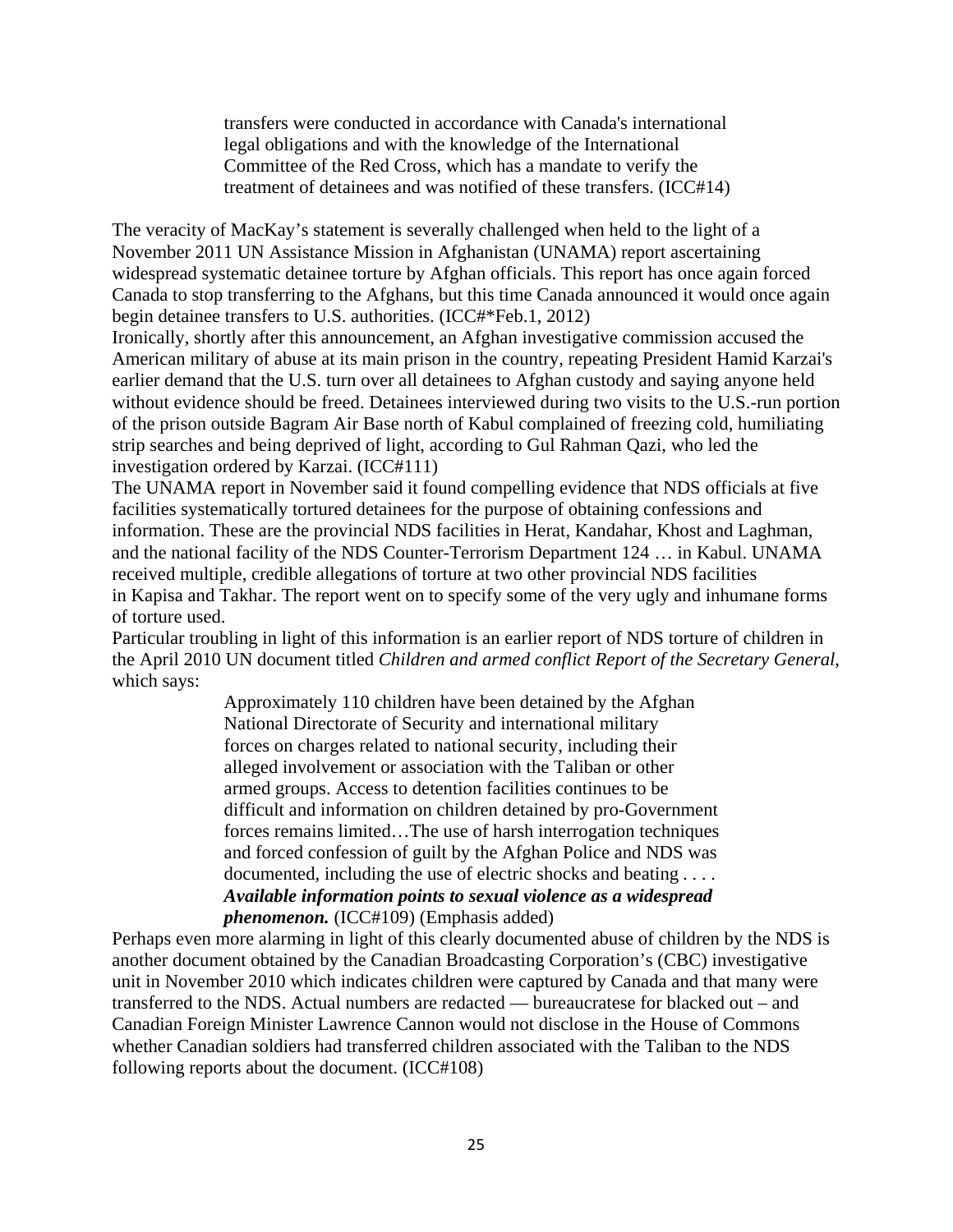The seemingly difficult Canadian task of choosing between transferring detainees to U.S. authorities who have been known to torture or transferring to Afghan authorities who have been known to torture was probably not as complex as surface appearances might indicate. In reality, it was no choice at all. Toronto Star national affairs columnist Thomas Walkom broke the news in Canada in July, 2010, that the NDS had for years been completely financed by the U.S. Central Intelligence Agency:

> For Canadians trying to puzzle out the so-called Afghan detainees scandal, one item stands out from the mass of raw intelligence leaked this week. It's the second-last line in a report of a March 8, 2008, meeting with Amrullah Saleh, at the time head of Afghanistan's National Directorate of Security. And it casually notes that until 2009, the entire budget of this secret police force was provided by America's Central Intelligence Agency. As the New York Times, one of the handful of newspapers first given the documents by the non-profit group WikiLeaks put it: 'For years, the CIA had essentially run the NDS as a subsidiary.' (ICC#41)

Prime Minister Stephen Harper said in a television interview reported by Canadian Press in December 2009 that allegations of detainee torture are a problem in Afghanistan that is beyond Ottawa's control. Harper insisted in an interview with Quebec's TVA television network that it is an issue for the Afghans to settle and that Canadian diplomats "reformed the transfer system" in 2007. "We are speaking here of a problem among Afghans," the prime minister said. "It's not a problem between Canadians and Afghans. We're speaking of problems between the government of Afghanistan and the situation in Afghanistan. We are trying to do what's possible to improve that situation, but it's not in our control." Harper called changes to the prisoner transfer agreement made in 2007 a success. "The system works very well," he said. "It's not perfect. There are problems from time to time." (ICC#66)

However, federal government documents on Afghan detainees suggest that Canadian officials actually intended some prisoners to be tortured in order to gather intelligence, according to a legal expert quoted in a March, 2010, CBC news story. If the allegation is true, such actions would constitute a war crime, said University of Ottawa law professor Amir Attaran, who has been digging deep into the issue and told CBC News he has seen uncensored versions of government documents released in 2009.

"If these documents were released [in full], what they will show is that Canada partnered deliberately with the torturers in Afghanistan for the interrogation of detainees," he said. "There would be a question of rendition and a question of war crimes on the part of certain Canadian officials. That's what's in these documents, and that's why the government is covering up as hard as it can."

Detainee abuse became the subject of national debate in 2009 after heavily redacted versions of these documents were made public after Attaran filed an access to information request. They revealed the Canadian military was not monitoring detainees who had been transferred from Canadian to Afghan custody. It was later alleged that some of those detainees were being mistreated. Until then, the controversy was centered on whether the government turned a blind eye to abuse of Afghan detainees.

However, Attaran said the full versions of the documents show that Canada went even further in intentionally handing over prisoners to torturers. "And it wasn't accidental; it was done for a reason," he said. "It was done so that they could be interrogated using harsher methods."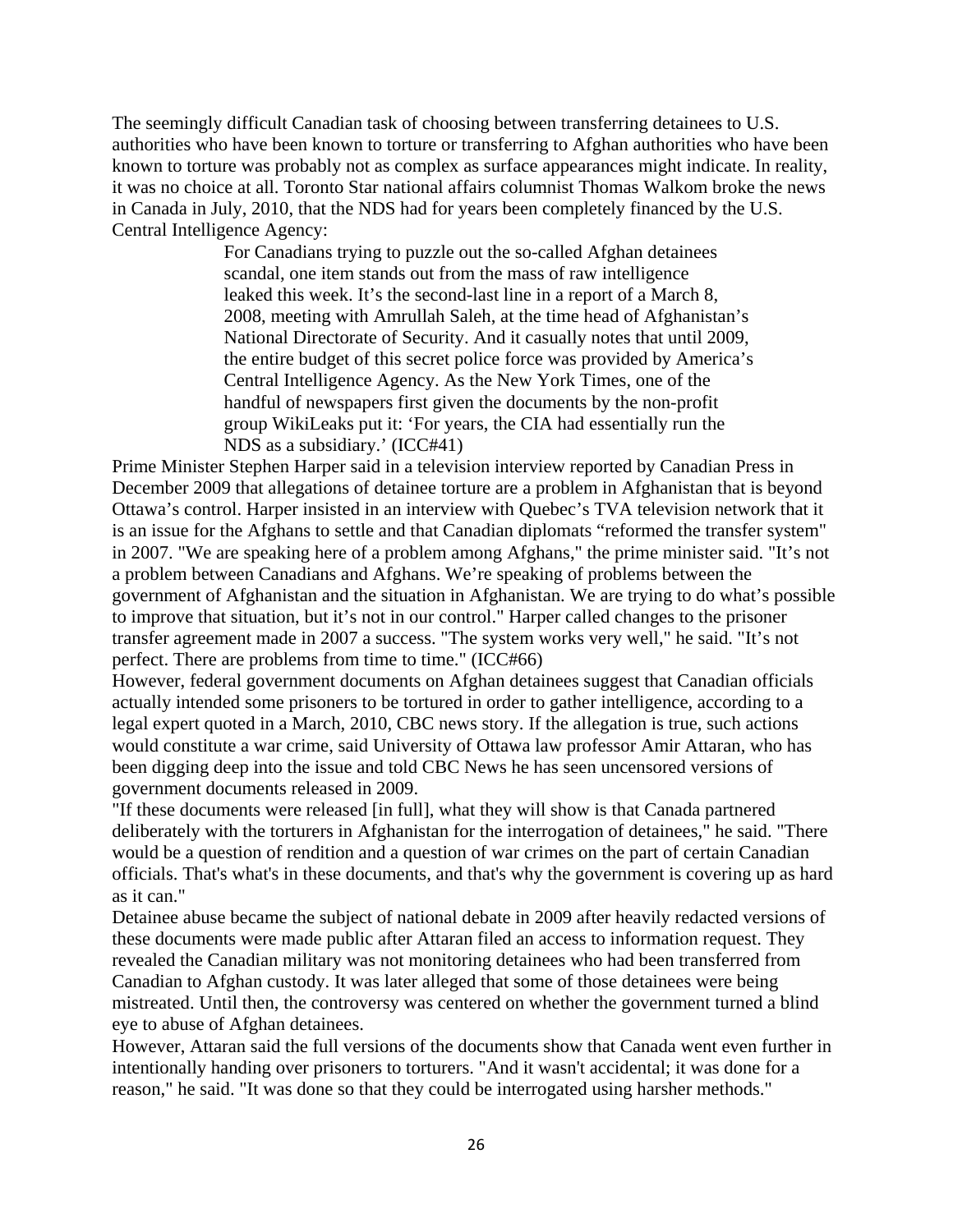The government maintains that nothing improper happened, said CBC. "The Canadian Forces have conducted themselves with the highest performance of all countries," Prime Minister Stephen Harper told the House of Commons.

But, said the CBC, many facets of the issue remain top secret, such as the role of Canada's elite Joint Task Force 2, or JTF2. There have been hints that JTF2 might be handling so-called highvalue prisoners. "High-value targets would be detained under a completely different mechanism that involved special forces and targeted, intelligence-driven operations," Richard Colvin, the former senior diplomat with Canada's mission in Afghanistan, told a parliamentary committee in November, 2009. (ICC#69)

A recent story in The Guardian newspaper revealing new information about the nature of covert special forces operations by the U.S. and its coalition partners in Iraq is useful in illustrating how such highly secretive operations actually work in the field. (ICC#114)

The report came from information surfacing at an inquiry into the troubling death of a detainee being transported in an RAF helicopter, possibly kicked to death while being transported secretly for interrogation at a "black site" camp code-named H1, not known to or inspected by the Red Cross or any legal authorities. A British special forces unit, Task Force 14, and an Australian unit known as Task Force 64 were an integral part of operations at H1, with both units being under U.S. tactical control. A U.S. special forces unit, Task Force 20, was also part of H1 operations.

Persistent investigative efforts and leaked information finally revealed that 64 detainees, all in civilian clothes and unarmed, had been detained at a roadside checkpoint by 20 Australian troops who were accompanied by one member of the U.S. Air Force. The captured men were never recorded as prisoners of the 20 Australians, and the lone American was recorded as having captured them. This meant that the Australian government could consider itself not to be bound by Geneva Conventions that obliged it to demand the return of any prisoner it transferred to the U.S. if it became apparent that U.S. forces were not treating them in accordance with Geneva Conventions.

One former RAF trooper who was based at H1 for several months described to The Guardian having been involved in a number of similar missions in which prisoners were collected from coalition special forces. This always happened "under total darkness," he said. On arrival at H1, the prisoners were handed on to people whom he described as "other authorities," thought to be CIA and British MI6 intelligence operatives. This will not be confirmed or denied by British military officials.

However, the involvement of the CIA in Task Force 20 is no secret in the U.S., where it has been disclosed in Pentagon statements and congressional testimony. According to Human Rights Watch, the inter-agency unit was responsible for "some of the most serious allegations of detainee abuse" following the invasion of Iraq.

Perhaps relevant to concerns about Canada's covert operations in Afghanistan, The Guardian story noted that before the end of that year the unit merged with a similar unit previously based in Afghanistan and changed its name to Task Force 121. By then, however, some at the Pentagon were sufficiently concerned about its methods to send a special investigator to Iraq, who discovered that the unit was holding undeclared "ghost" detainees and operating a secret interrogation centre to conceal its activities. Some of its prisoners showed signs of having been beaten.

In 2006, an investigation by the New York Times found that some task force prisoners had been waterboarded, and others were beaten or shot with paintball guns. While a number of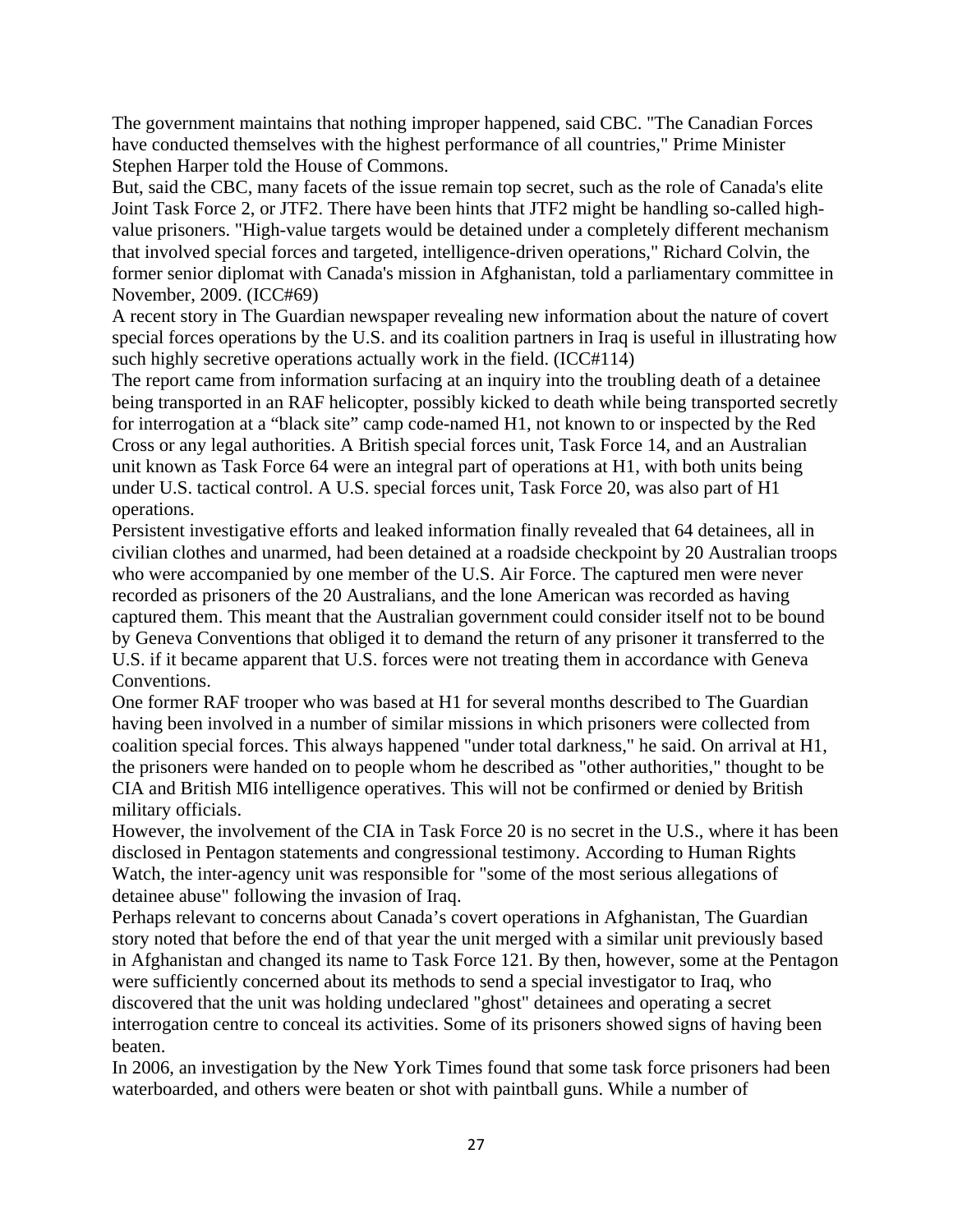interrogators had been prosecuted in the course of the war, posters around one of their bases proclaimed "no blood, no foul": they would be safe as long as none of their subjects bled. Over the years that followed, the unit changed its name again, to Task Force 6-26, and later to Task Force 145, possibly in an attempt to confuse adversaries. Its precise size and the names of its commanders have never been disclosed. But its methods appear to have remained the same. The American Civil Liberties Union obtained a series of U.S. defense documents that showed that the unit's personnel had been investigated repeatedly over their alleged involvement in a catalogue of abuses.

"In one case, task force interrogators were said to have forced a 73-year-old woman to crawl around a room while a man sat on her back, before forcing a broom handle into her anus. Two of her fingers were broken. The woman, a retired teacher, said her interrogators demanded to know the whereabouts of her son and husband, both of whom she said were dead."

In Canada, a January 2002 news photograph from Afghanistan exposed the super-elite JTF2 unit transferring prisoners to U.S. troops, provoking a Parliament firestorm and damaging the career of then-Liberal defence minister Art Eggleton. And Jack Hooper, then Canadian Security Intelligence Service (CSIS) deputy director of operations, testified to a 2006 Senate committee that the spy agency had been actively supporting the troops since their Afghanistan deployment and claimed success in disrupting attacks, uncovering weapons and saving lives. (ICC#68) Investigative reporters have been mostly kept in the dark about anything to do with JTF2 but in December, 2010, the CBC did reveal several secretive probes into JTF2 activities. The report said Ottawa has been carrying out a closed-door investigation, called Sand Trap 2, to probe allegations that members of Joint Task Force 2 saw an American soldier killing an unarmed man during a joint mission.

That probe followed an earlier investigation into allegations that a member of JTF2 shot and killed an Afghan who was surrendering in 2006. The probe, called Sand Trap, ended without any charges being laid. CBC reported the Canadian military is also reviewing how the chain of command reacted to the allegations and what actions were taken to respond. (ICC#119) No details of these investigations have since been revealed publicly.

Accounts from detainees at Guantanamo Bay reveal that the United States operated secret prisons in Afghanistan where detainees were subjected to torture and other mistreatment. The largest CIA prison in Afghanistan was code-named the "Salt Pit." In November, 2002, a CIA case officer reportedly ordered guards to strip naked an uncooperative young detainee, chain him to the concrete floor and leave him there overnight without blankets. He froze to death, according to four U.S. government officials.

One of the chief U.S. Army interrogators of Canadian teen Omar Khadr after his capture in Afghanistan was accidentally revealed in court proceedings to have been involved in the horrific case of an Afghan taxi driver known as Dilwar who was literally tortured to death at Bagram detention center while hanging for four days from shackles suspended from the ceiling. Dilwar, thought by most Americans involved to be innocent of terrorism, was beaten so severely he couldn't bend his legs any more before he died. Lt. Col. Elizabeth Rouse, an Air Force medical examiner who performed an autopsy on Dilwar, said Dilwar's leg was pummeled so badly that the "tissue was falling apart and had basically been pulpified." (ICC#91).

Interrogator Sgt. Joshua Claus was instrumental in the interrogations of both Dilwar and Khadr, which raises troubling questions about the initial treatment of the 15-year-old Khadr, who was charged and convicted of the murder of a U.S. Special Forces soldier after being present and wounded at a firefight in a compound in Afghanistan.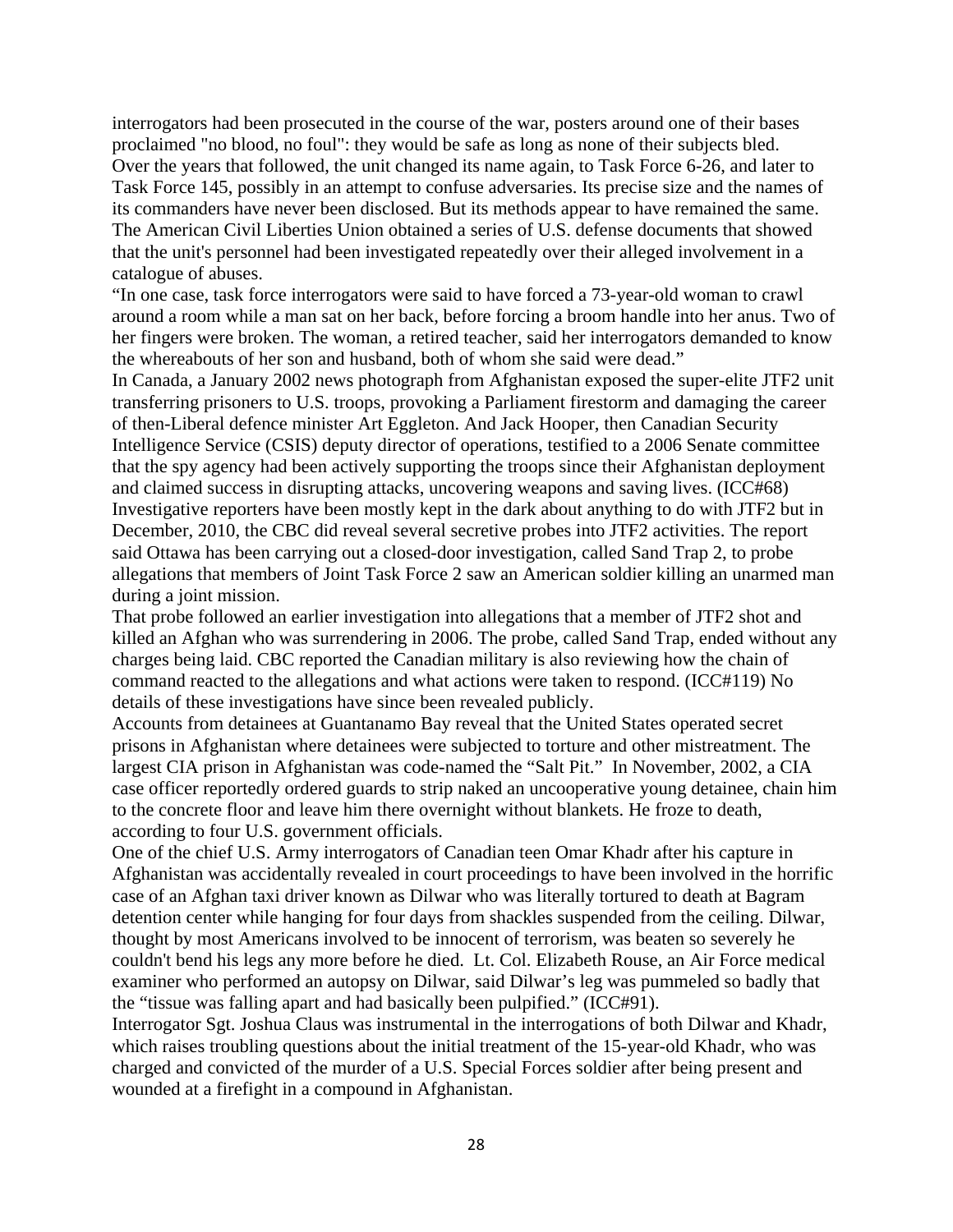Claus's involvement with Khadr is doubly troubling, said defence lawyer Lt.-Cmdr. William Kuebler at the time, because the Canadian was just 15 years old and severely wounded from the firefight. Khadr was interrogated at Bagram numerous times over a three-month period before he was sent to Guantanamo Bay, and his lawyer said he believed Klaus was present at most interrogations.

Khadr's three months in Bagram before he was sent to the U.S. prison camp in Cuba is the "critical period," said Kuebler. "His principal interrogator was somebody we know was involved in detainee abuse."(ICC#97)

#### **Extraordinary Renditions**

The Canadian government is also in a position of legal liability from actively participating in or facilitating by default the illegal CIA "extraordinary rendition" process by allowing private CIA aircraft used for this purpose to utilize Canadian airspace and to land for maintenance and refueling at Canadian airports.

A St. John's, Newfoundland, airport has been publicly identified as having been a "hub" for covert American air operations and a DeHavilland DHC-6-300 aircraft owned by a reported CIA front in the U.S. landed at Bar River airport near Sault Ste. Marie, Ontario, in early October, 2005, after taking off from Michigan. The Bar River airport is home to a company that specializes in work on DeHavilland aircraft. An airport official who asked not to be named said "I have no knowledge of any CIA aircraft," and told an inquiring reporter "I suggest you don't pursue this any further."

Montreal's La Presse newspaper reported in 2005 at least 55 flights operated by the CIA had passed through Canada. Deputy Prime Minister Anne McLellan acknowledged in an article December 7, 2005, that she had ordered officials to track down details of the 55 flights. However, a spokesman for the Canadian government said in a story published the very next day that the government had no intention of questioning the U.S. about the flights, saying a preliminary review had turned up no evidence of illegal U.S. activity. There has since been no public discussion or disclosure about the issue by responsible Canadian officials. Other declassified memos obtained under the Access to Information Act in the past have revealed government knowledge of at least 20 planes with alleged CIA ties having made 74 flights to Canada. Considerable portions of the memos obtained were blacked out for secrecy

reasons.

Human Rights Watch says Syrian-born Canadian Maher Arar was transported on an extraordinary rendition flight out of the U.S. Arar was detained during a layover at John F. Kennedy International Airport in September 2002 on his way home to Canada from a family vacation in Tunis. He was held without charges in solitary confinement in the United States for nearly two weeks, questioned, and denied meaningful access to a lawyer. The U.S. government suspected him of being a member of Al Qaeda and deported him – not to his home in Canada, but to his native Syria, even though its government is known to use torture. He was detained in Syria for almost a year, during which time he was tortured, according to the findings of a commission of inquiry later ordered by the Canadian government, until his release to Canada. The Syrian government later said Arar was "completely innocent." The Canadian commission publicly cleared Arar of any links to terrorism, and the government of Canada settled out of court with Arar for \$10.5 million.

A leaked note in 2006 from the British Foreign Secretary's office to Prime Minister Tony Blair's office shows UK officials privately admitting knowledge of CIA "torture flights" and that people captured by British forces in Afghanistan or Iraq could have been illegally sent by the U.S. to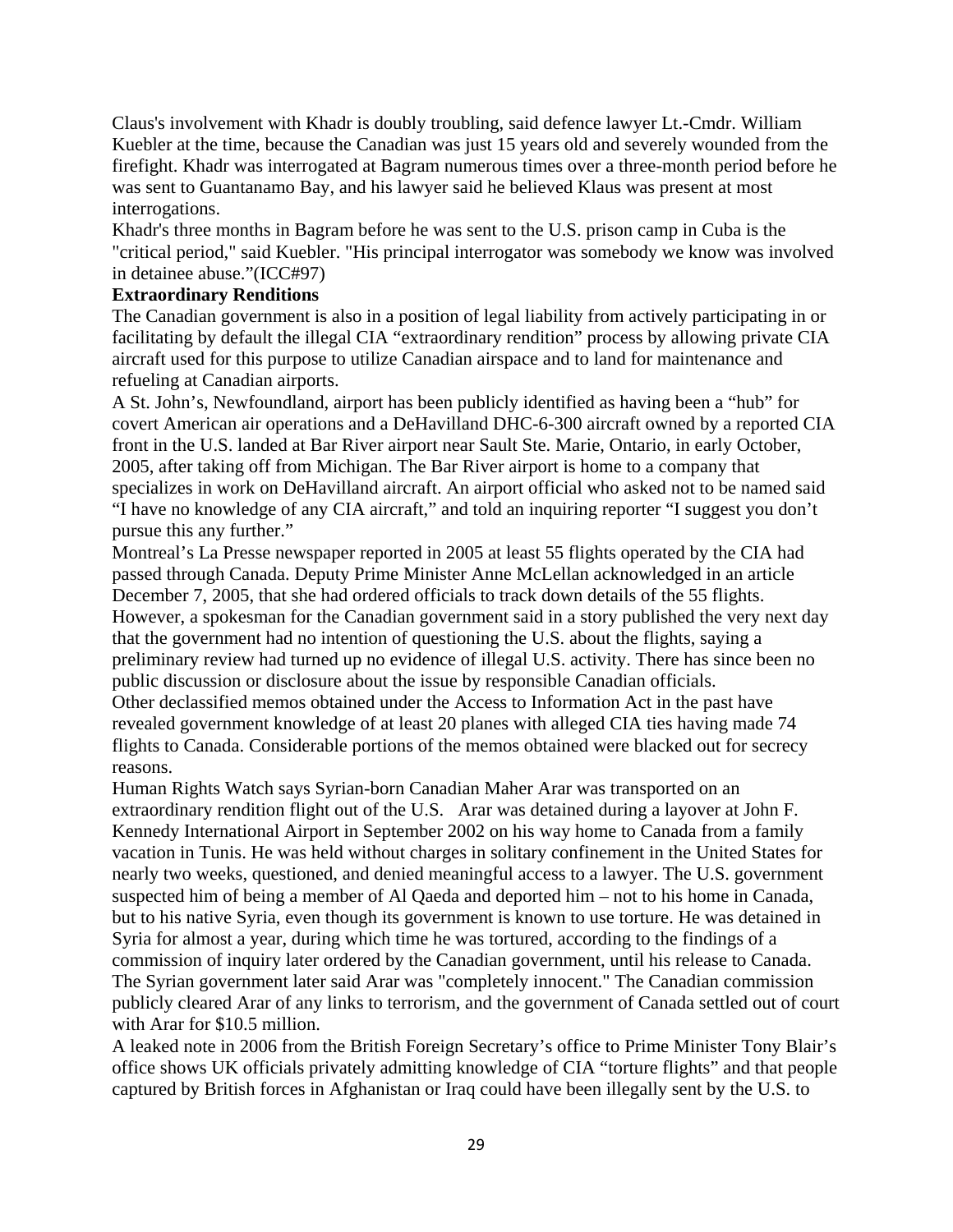CIA interrogation centres. "We have no mechanism for establishing this…" the document notes. This contradicts repeated statements of UK ministers that they were unaware of CIA rendition flights passing through Britain or of secret interrogation centres – and calls into question similar assertions by Canadian officials.

A European Union (EU) investigator said in an official report in 2005 that CIA prisoners were apparently abducted and moved between countries illegally, possibly with the aid of national secret services who did not tell their governments. Jack Straw, then British Foreign Minister, wrote U.S. Secretary of State Condoleezza Rice a letter on behalf of the EU asking for information about rendition reports. If true, the activities could be "violations of international law…and the EU would therefore be grateful for clarification," Straw said in the letter. (ICC#3)

A UK newspaper reported that previously concealed minutes of an EU/U.S. meeting from 2003 show that the EU secretly agreed to allow the U.S. to use transit facilities on European soil to transport "criminals", which contradicts repeated EU denials that it knew of rendition flights by the CIA. The original minutes show the EU agreed to give America access to facilities – presumably airports – in the confidential talks in Athens, during which the war on terror was discussed. But all references to the agreement were deleted from the record before it was published. The section including the agreement for "increased use of European transit facilities to support the return of criminal/inadmissible aliens," and others referring to U.S. policy, were deleted – as a "courtesy" to Washington.

Does the EU situation have relevance for Canada in terms of international law? The UK All Party Group on Extraordinary Rendition in a December 2005 briefing paper said in the forward: "This paper shows that there is a real and clear legal imperative to find out what is going on, and to ensure that no state engages in Extraordinary Rendition. This applies to the UK as much as it does to the U.S. and 'seemingly innocuous acts (e.g. allowing refueling at airports of aircraft of another State) can become wrongful under international law if those acts facilitate Extraordinary Rendition.'" (ICC#3)

Afghans make up the largest group by nationality held at the Guantanamo Bay detention center following extraordinary rendition, an estimated 220 men and boys in all. Yet they were frequently found to have had nothing to do with international terrorism, according to more than 750 secret intelligence assessments that were written at Guantanamo between 2002 and 2009. The assessments were obtained by WikiLeaks and passed to McClatchy Newspapers in April 2011.

In at least 44 cases, U.S. military intelligence officials concluded that detainees had no connection to militant activity at all, a McClatchy Newspapers examination of the assessments, which covered both former and current detainees, found. (ICC#105)

###

#### **C. INDEX of footnoted documentations which are referenced in Overview (ICC#)**

- 1. "Legal Aspects of Canada's Actions in Afghanistan Deeply Troubling," Research Brief by John McNamer, Mar. 13, 2006
- 3. "Legal Aspects of Canada's Actions in Afghanistan Deeply Troubling: Canadian Forces Violate UN Mandate and International Law" Research Brief by John McNamer, Mar. 23, 2006
- 4. "FW: Detainee Turnover Document" e-mail from Ministry of National Defence, Nov. 16, 2006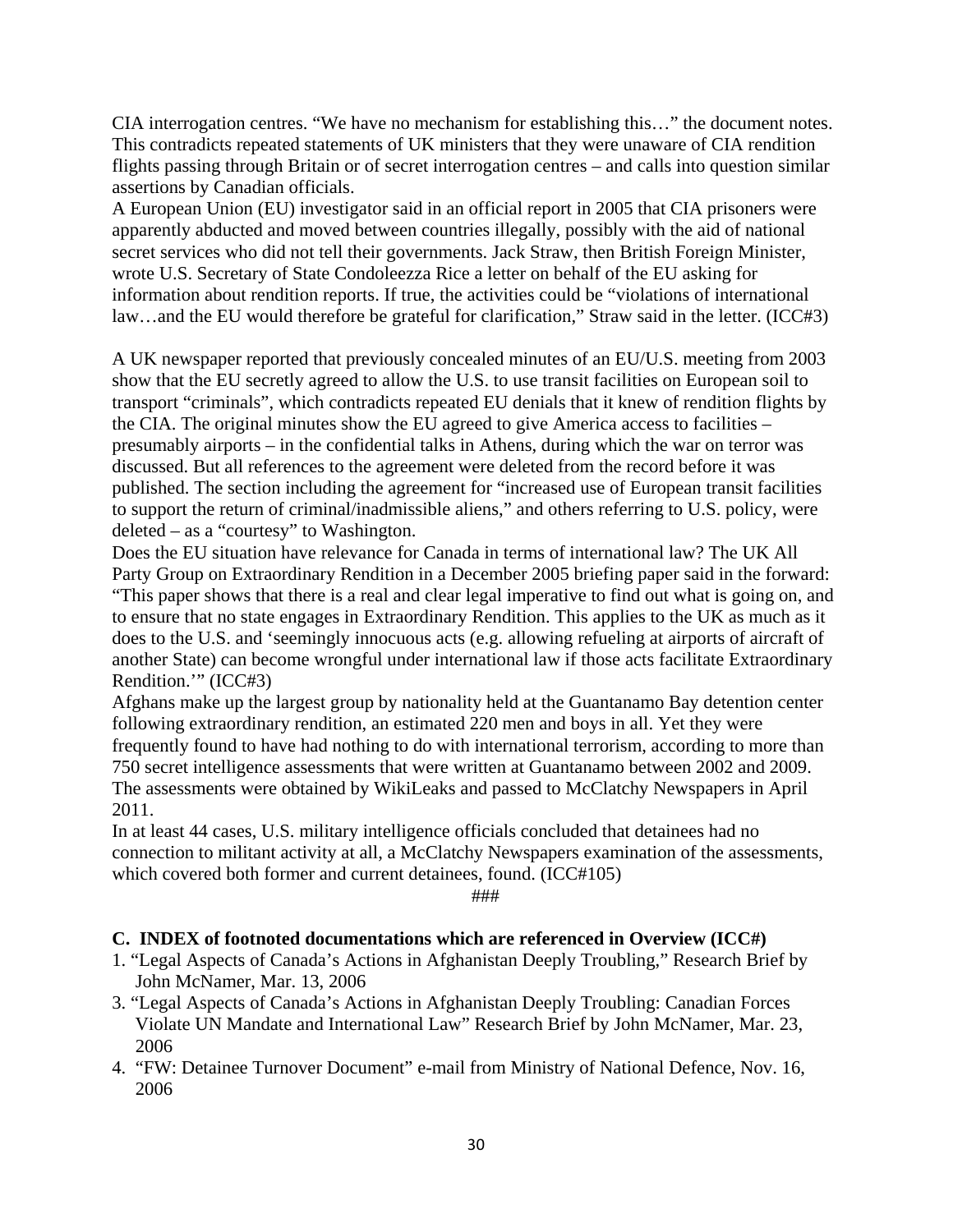- 14. "Canada's 'War' Role: Where's the Integrity," e-mail exchange with Defence Min. Peter MacKay, Sep. 22, 2009
- 15. "Asking Special Committee to examine transfer of detainees to 'all authorities'" by John McNamer, May 5, 2010
- 16. "Military Detainee Violations in Afghanistan," letter to MPCC by John McNamer, Oct 3, 2008
- 19. "Travers: Abu Ghraib photos frame Afghanistan prison problem" Toronto Star, May 8, 2010
- 24. "Military police complaints commission resumes hearings" The Times-Transcript, Oct. 7, 2009
- 25. "Defiant Envoy Testifies at Afghan Detainee Probe," Globe and Mail, Oct. 8, 2009
- 30. "Coalition allies faulted Canada over handling of detainees," by Steve Chase & Paul Koring, Globe and Mail, Dec. 15, 2009
- 36. "Commons shut down, opposition furious," by Les Whittingdon, Toronto Star, Dec. 31, 2009
- 38. "International Court Could Probe Afghan Detainees", Postmedia News, Apr. 28, 2011
- 40. "Gov't shut down detainee documents panel: judge's letter," The Canadian Press, Jun. 24, 2011
- 41. "Walkom: WikiLeaks offer insight into Canada's detainee affair," Toronto Star, Aug. 4, 2010
- 53. "Canada complicit in torture of innocent Afghans, diplomat says," by Steven Chase, Globe & Mail, Nov. 18, 2009
- 63. "Afghans violating detainee-transfer agreement," by Paul Koring, Globe & Mail, Dec. 14, 2009
- 65. "Tories dodging detainee debate to slurp eggnog?" by Jane Taber, Globe & Mail, Dec. 22, 2009
- 66. "PM: Abuse is an Afghan problem," The Canadian Press, Dec. 29, 2009
- 68. "Travers: Did we turn a blind eye to Afghan prisoners?" Toronto Star, Feb. 25, 2010
- 69. "Canada wanted Afghan prisoners tortured: lawyer," CBC News, May 5, 2010
- 80. "Feds so far spend \$1.6 million on secretive Afghan probed headed by Iacobucci, two other retired judges," by Tim Naumetz, Hill Times, Feb. 10, 2011
- 82. "Weston: A consistent move on Afghan detainees," CBC News, June 23, 2011
- 84. Request from Byers & Schabas for ICC probe of 'possible war crimes', CBC News, April 26, 2007
- 85. 2005 Afghan Detainee Transfer Agreement, Ministry of National Defence, Dec. 18, 2005
- 91. [http://www.pubrecord.org/torture/968-detainees-were-also-murdered-at-bagram-in-](http://www.pubrecord.org/torture/968-detainees-were-also-murdered-at-bagram-in-%20%20%20afghanistan.html)
- [afghanistan.html](http://www.pubrecord.org/torture/968-detainees-were-also-murdered-at-bagram-in-%20%20%20afghanistan.html) June 24, 2009
- 94. "Report gives new detail on approval of brutal techniques," by Brian Knowlton, NY Times, April 21, 2009
- 97. "Omar Khadr's early interrogators linked to detainee abuse in Afghanistan," The Canadian Press, Mar. 14, 2008
- 99. "Request to Commander-in-Chief Michaelle Jean," e-mail by John McNamer, Dec. 15, 2009
- 102. "U.S. operatives killed detainees during interrogations in Afghanistan and Iraq," [media@aclu.org](mailto:media@aclu.org) Oct. 24, 2005
- 103. "Secret military unit investigated for actions in Afghanistan: CBC," Toronto Star, Dec. 2, 2010
- 105. "Guantanamo secret files show U.S. often held innocent Afghans," by Tom Lasseter, McClatchy Newspapers, Apr. 26, 2011
- 107. "Open Letter to the Parliamentary Special Committee on the Canadian Mission in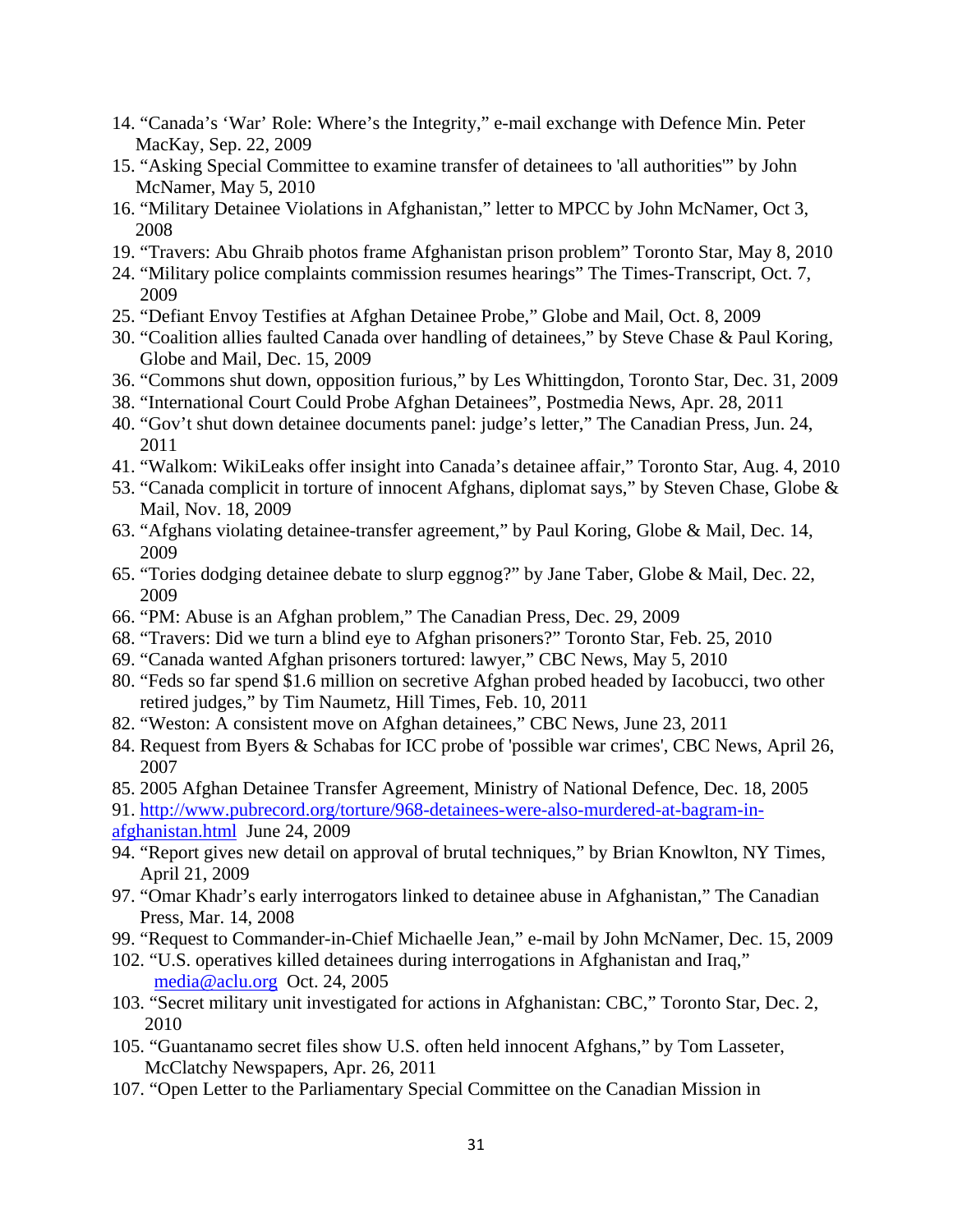Afghanistan," LAW, Dec. 21, 2009

108. "Detainee controversy re-ignites torture allegations," by Mike Youds, Kamloops Daily News, Nov. 30, 2010

109. **[http://www.scribd.com/doc/31978027/Children](http://www.scribd.com/doc/31978027/Children-and-armed-conflict-Report-of-the-Secretary-General)‐and‐armed‐conflict‐Report‐of‐the‐Secretary‐ [General](http://www.scribd.com/doc/31978027/Children-and-armed-conflict-Report-of-the-Secretary-General)** April, 2010

- 111. "Afghanistan commission alleges U.S. detainee abuse," Associated Press, Jan. 7, 2012
- 114. RAF helicopter death revelation leads to secret Iraq detention camp," by Ian Cobain, The Guardian, Feb. 7, 2012
- 116. "Afghan torture case tip of the iceberg," by Tim Naumetz, Hill Times, Feb. 2008
- 117. "PM shuts down Parliament until March," The Canadian Press, Dec. 30, 2009
- 118. "Chinese inspired interrogations at Guantanamo," by Scott Shane, NY Times, July 2, 2008
- 119. "Secret military unit investigated for actions in Afghanistan: CBC," Toronto Star, Feb. 11, 2012

120. Defence Minister Gordon O'Connor resigns in 2005, Wikipedia

\* Feb 1, 2012 – "UNAMA report: Mistreatment of conflict-related detainees in Afghan facilities," (not numbered) [http://www.scribd.com/doc/31978027/Children](http://www.scribd.com/doc/31978027/Children-and-armed-conflict-Report-of-the-Secretary-General)-and-armed-conflict-**Report‐of‐the‐[Secretary](http://www.scribd.com/doc/31978027/Children-and-armed-conflict-Report-of-the-Secretary-General)‐General**

\* Dec. 20, 2011—"Critic left speculating after about-face on Afghan prisons," by Mike Youds, Kamloops Daily News, Dec. 15, 2011 (not numbered)

# **D**. **SUMMARY OF LEGAL ARGUMENTS**

**Rome Statute:** The Rome Statute of the International Criminal Court, to which Canada is a signatory, applies to the torture of Afghan detainees. Part 2, Art. 5, states that Crimes within the Jurisdiction of the Court include war crimes, and that:

- 1. The Court shall have jurisdiction in respect of war crimes in particular when committed as part of a plan or policy or as part of a large-scale commission of such crimes.
- 2. For the purpose of this Statute, "war crimes" means:
- (a) Grave breaches of the Geneva Conventions of 12 August 1949, namely, any of the following acts against persons or property protected under the provisions of the relevant Geneva Convention:
- (ii) Torture or inhuman treatment, including biological experiments;
- (vi) Wilfully depriving a prisoner of war or other protected person of the rights of fair and regular trial;
- (vii) Unlawful deportation or transfer or unlawful confinement;

**Article 3:** Article 3(1) of the Convention reads as follows: "No State

 Party shall expel, return ("Refouler") or extradite a person to another State where there are substantial grounds for believing that he would be in danger of being subjected to torture."

# **E. RECOMMENDATIONS**

**1.) Canada should acknowledge that officials or military personnel acting under Canada's authority in Afghanistan may have violated the Rome Statute and Article 3 of the**